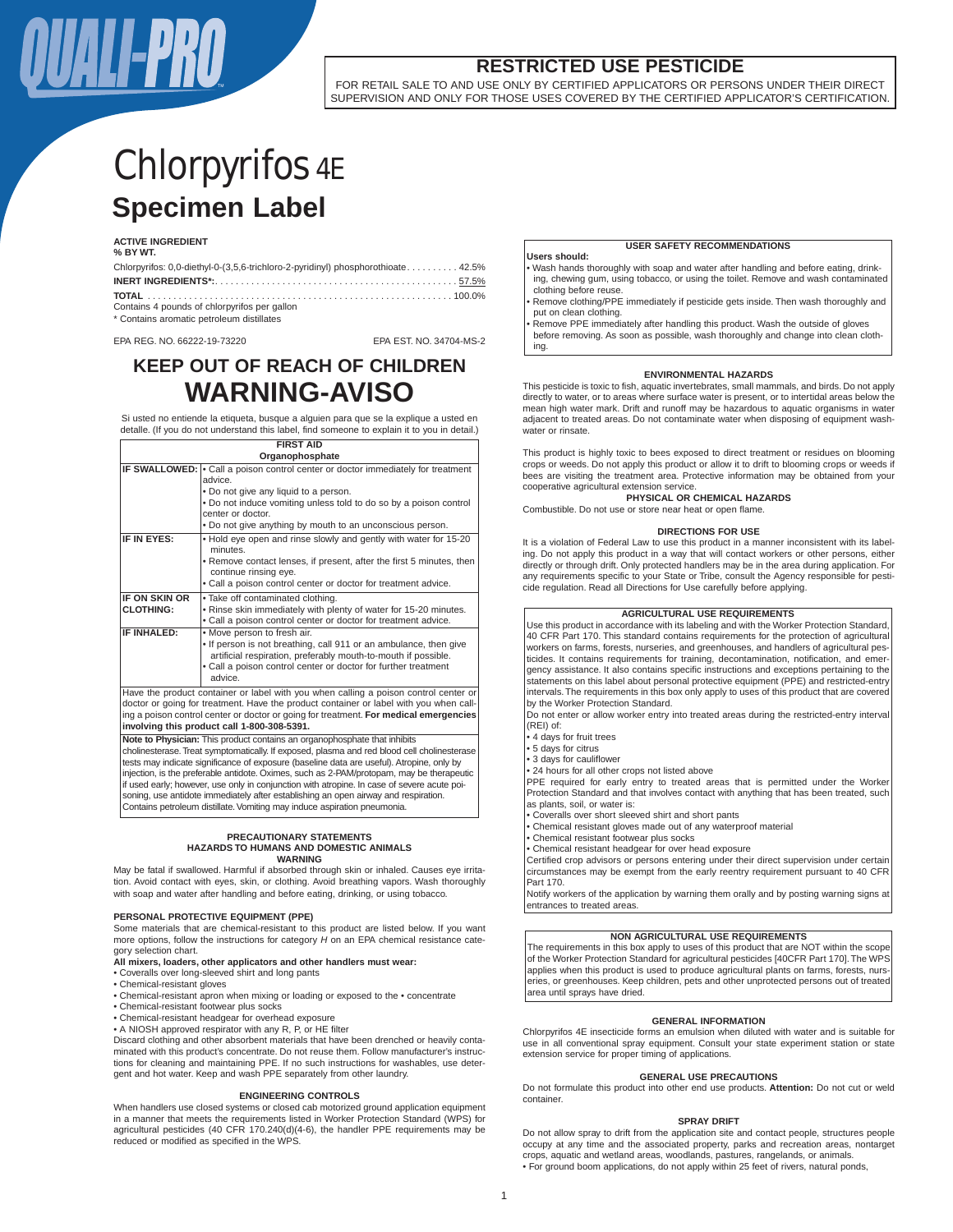lakes, streams, reservoirs, marshes, estuaries, and commercial fish ponds. Apply with nozzle height no more than 4 feet above the ground or crop canopy and when wind speed is 10 mph or less at the application site as measured by an anemometer. Use fine or coarser spray according to ASAE 572 definition for standard nozzles or VMD for spinning atomizer nozzles.

- For orchard/vineyard airblast applications, do not apply within 50 feet of rivers, natural ponds, lakes, streams, reservoirs, marshes, estuaries, and commercial fish ponds. Direct spray above trees/vines and turn off outward pointing nozzles at row ends and outer rows. Apply only when wind speed is 3-10 mph at the application site as measured by an anemometer outside of the orchard/vineyard on the upwind side.
- For aerial applications, do not apply within 150 feet of rivers, natural ponds, lakes, streams, reservoirs, marshes, estuaries, and commercial fish ponds. The boom width must not exceed 75% of the wingspan or 90% of the rotary blade. Use upwind swath displacement and apply only when wind speed is 3-10 mph as measured by an anemometer. Use fine or coarser spray according to ASAE 572 definition for standard nozzles or VMD for spinning atomizer nozzles. If application includes a no-spray zone, do not release spray at a height greater than 10 feet above the ground or the crop canopy.
- For overhead chemigation, do not apply within 25 feet of rivers, natural ponds, lakes, streams, reservoirs, marshes, estuaries, and commercial fish ponds. Apply only when wind speed is 10 mph or less.

The applicator also must use all other measures necessary to control drift.

# **MIXING DIRECTIONS**

To prepare the spray, add a portion of the required amount of water to the spray tank and with agitation, add the Chlorpyrifos 4E. Complete filling the tank with the balance of water needed. Maintain sufficient agitation during both mixing and application to ensure uniformity of the spray mixture.

Chlorpyrifos 4E may also be used in tank mixtures with certain herbicides and/or with nonpressure fertilizer solutions as recommended under specific crop use directions. Prepare tank mixtures in the same manner as recommended above for use of Chlorpyrifos 4E alone. When tank mixtures of Chlorpyrifos 4E and herbicides are involved, add wettable powders first, flowables second, and emulsifiable concentrates last. Where a fertilizer solution is involved, it is strongly recommended that a fertilizer pesticide compatibility agent such as Unite or Compex be used. Maintain constant agitation during both mixing and application to ensure uniformity of the spray mixture. Do not allow spray mixtures to stand overnight.

**Note:** Test compatibility of the intended tank mixture before adding Chlorpyrifos 4E to the spray or tank mix. Add proportionate amounts of each ingredient to a pint or quart jar, cap, shake, and let set 15 minutes. Formation of precipitates that do not readily redisperse indicates an incompatible mixture that should not be used.

# **SPRINKLER IRRIGATION**

Chlorpyrifos 4E may be applied by sprinkler irrigation for the following crop uses: alfalfa, citrus orchard floors, field corn, mint, sweet corn, cotton, cranberries, sorghum, and soybeans.

See the use sections for the individual crops for further application information. Do not apply this product to the above listed crops through any other type of irrigation system. Do not apply this product by chemigation to any other crop.

# **SPECIAL USE DIRECTIONS**

The following use directions are to be followed when Chlorpyrifos 4E is applied through sprinkler irrigation systems. Thoroughly clean the injection system and tank of any fertilizer or chemical residues, and dispose of the residues according to state and federal laws. Flush the injector with soap and water. Determine the amount of insecticide needed to cover the desired acreage. Pump the required Chlorpyrifos 4E into a steel tank, start mechanical or hydraulic agitation, and add in order the non-emulsifiable oil and/or water. Continually agitate the mixture containing Chlorpyrifos 4E. Set the sprinkler system to deliver the desired inches of water per acre. Start the water pump and sprinkler, and let the system achieve the desired pressure and speed before starting the injector. Start the injector and calibrate the injector system according to number 14 in **SPECIAL USE PRECAUTIONS** section.The mixture containing Chlorpyrifos 4E must be injected continuously and uniformly into the irrigation water line as the sprinkler is moving. This procedure is necessary to deliver the desired rate per acre in a uniform manner. When the application is finished, allow the entire irrigation and injector system to be thoroughly flushed clean before stopping the system.

# **SPECIAL USE PRECAUTIONS**

The following use precautions will result in a safe and successful application of mixture containing Chlorpyrifos 4E.

- 1. Apply this product only through sprinkler irrigation systems including center pivot, later-al move, end tow, side (wheel) roll, traveler, big gun, solid set, micro sprinkler, or hand move. Do not apply this product through any other type of irrigation system.
- 2. Crop injury, lack of effectiveness, or illegal pesticide residues in the crop can result from non-uniform distribution of treated water.
- 3. If you have questions about calibration, you should contact state extension service specialist, equipment manufacturers, or other experts.
- 4. Do not connect an irrigation system (including greenhouse systems) used for pesticide application to a public water system.
- 5. A person knowledgeable of the chemigation system and responsible for its operation, or under the supervision of the responsible person, shall shut the system down and make necessary adjustments should the need arise.
- 6. The system must contain a functional check valve, vacuum relief valve, and a low-pressure drain appropriately located on the irrigation pipeline to prevent water source contamination from backflow. Refer to the American Society of Agricultural Engineer's

Engineering Practice 409 for more information.

- 7. The pesticide injection pipeline must contain a functional, automatic, quick-closing check valve to prevent the flow of fluid back toward the injection pump.
- 8. The pesticide injection pipeline must also contain a functional, normally closed, solenoid-operated valve located on the intake side of the injection pump and connected to the system interlock to prevent fluid from being withdrawn from the supply tank when the irrigation system is either automatically or manually shut down.
- 9. The system must contain functional interlocking controls to automatically shut off the pesticide injection pump when the water pump motor stops.
- 10. The irrigation line or water pump must include a functional pressure switch which will stop the water pump motor when the water pressure decreases to the point where pesticide distribution is adversely affected.
- 11. Systems must use a metering pump, such as a positive displacement injection pump (e.g., diaphragm pump) effectively designed and constructed of materials that are compatible with pesticides and capable of being fitted with a system interlock. The metering pump must provide a greater pressure than that of the irrigation system at the point of injection. The pump must meet Section 675 for "Electrically Driven or Controlled Irrigation Machines" NEC 70 and must contain Viton or Teflon seals.
- 12. To insure uniform mixing of the insecticide into the water line, inject the mixture through a nozzle place in the fertilizer injection port or just ahead of an elbow or tee in the irrigation line so that the turbulence created at those points will assist in mixing. It is suggested that the injection point be higher than the insecticide tank to prevent siphoning.
- 13. The steel tank holding the insecticide mixture should be large enough to allow the system to complete a revolution with one filling. It should be free of rust, fertilizer sediment, and foreign material, and equipped with an in-line strainer situated between the tank and the injector pump.
- 14. In order to calibrate the irrigation system and injector to apply the mixture containing Chlorpyrifos 4E, determine the following: 1) Calculate the number of acres irrigated by the system; 2) Set the irrigation rate and determine the number of minutes for the system to cover the intended treatment area; 3) Calculate the total gallons of insecticide mixture needed to cover the desired acreage. Divide the total gallons of insecticide mixture needed by the number of minutes to cover the treatment area. This value equals the gallons per minute output that the injector must deliver. Convert the gallons per minute to milliliters or ounces per minute. Calibrate the injector pump with the system in operation at the desired irrigation rate. It is suggested that the injector pump be calibrated at least twice before operation, and the system should be monitored during the operation.
- 15. Do not apply when wind speed favors drift beyond the area intended for treatment.
- End guns must be turned off during the application if they irrigate nontarget areas. 16. Do not allow irrigation water to collect or runoff and pose a hazard to livestock, wells, or adjoining crops.
- 17. Allow foliage to dry before reentering the field.
- 18. Do not apply through sprinkler systems that deliver a low coefficient of uniformity such as certain water drive units.

## **APPROVED CROPS ALFALFA**

Use Chlorpyrifos 4E to control the following pests at the dosages indicated by application as a broadcast foliar spray:

| <b>PFST</b>                                                                                                                                                                                             | <b>CHLORPYRIFOS 4E</b> |
|---------------------------------------------------------------------------------------------------------------------------------------------------------------------------------------------------------|------------------------|
| Aphids (suppression)                                                                                                                                                                                    | 1/2 pint/acre          |
| Corn rootworm adults (spotted cucumber beetle),<br>Grasshoppers                                                                                                                                         | $1/2 - 1$ pint/acre    |
| Alfalfa blotch leafminer, Alfalfa looper, Alfalfa weevil larvae   1-2 pints/acre<br>and adults, Armyworms, Cutworms, Egyptian alfalfa weevil<br>larvae and adults, Plant bugs, Leafhoppers, Spittlebugs |                        |

**NOTE:** Use higher rates to control spotted alfalfa aphid in California and Nevada. Stubble spray may be applied to control leafhopper in the Northeast

Mix the required dosage with enough water to ensure thorough coverage of crop foliage and apply using aerial (fixed-wing or helicopter) or power-operated ground spray equipment. For aerial application, use 2 to 5 gallons of water per acre. For best coverage when using ground application, a minimum of 20 gallons of water per acre with hollow cone nozzles is recommended. Control may be reduced at low spray volumes under high temperature and wind conditions. Treat when field counts or crop injury indicates that damaging pest populations are developing or present; however, do not apply more than once per crop cutting. Some reduction in insect control may be evident under excessively cool conditions. For Egyptian alfalfa weevil control in California, apply the specified dosage in a minimum of 5 gallons of water per acre when larvae are actively feeding and populations reach 15 to 20 larvae per 180° sweep with a 15-inch diameter net.

Chlorpyrifos 4E may also be applied through sprinkler irrigation systems as a postemergence broadcast application to control the above listed foliar pests. For best results, use the recommended rate of Chlorpyrifos 4E per acre. Maintain vigorous tank agitation to assure uniformity of the application throughout the injection period. See **SPRINKLER IRRIGATION** section for further information.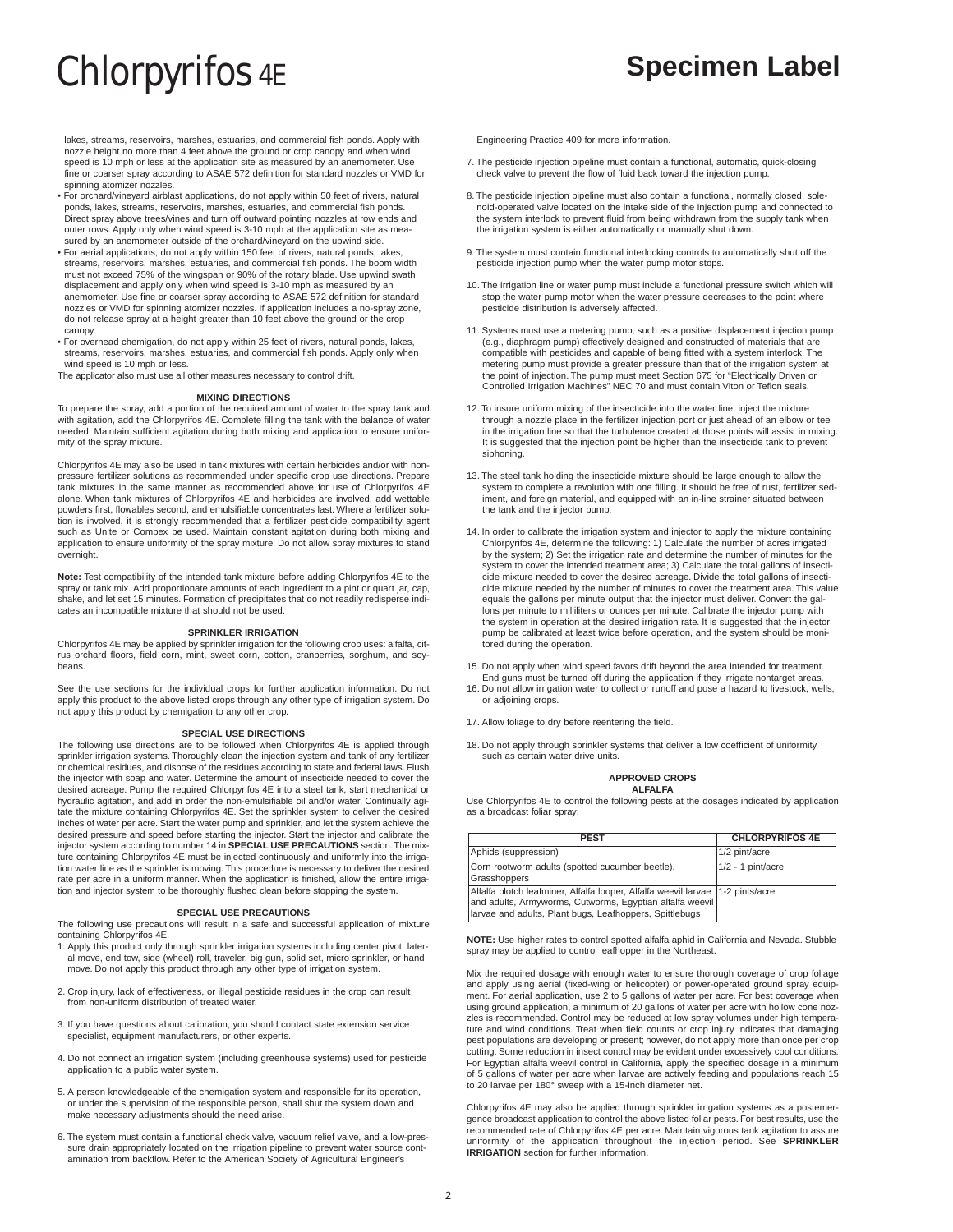Chlorpyrifos 4E should not be tank mixed with pesticides, surfactants, or fertilizer formulations unless prior use has shown the combination noninjurious under your current conditions of use. Some phytotoxic symptoms may be observed on young, tender, rapidly growing alfalfa when treated with Chlorpyrifos 4E. Alfalfa will outgrow the symptoms and no yield loss should be expected.

This product is highly toxic to bees exposed to direct treatment on alfalfa. Do not apply if nearby bees are clustered outside of hives and bees are foraging. Protective information may be obtained from your agricultural extension service.

**RESTRICTIONS:** Do not cut or graze treated alfalfa within 7 days after application of 1/2 pint of Chlorpyrifos 4E per acre, within 14 days after application of 1 pint per acre, or within 21 days after application of rates above 1 pint per acre. Do not make more than 4 applications per year or apply more than once per crop cutting. To avoid contamination of irrigation floodwaters, do not flood irrigate within 24 hours following an application of Chlorpyrifos 4E.

## **ASPARAGUS**

Use Chlorpyrifos 4E to control cutworms, asparagus aphids, and asparagus beetles by application at the rate of 2 pints per acre. Mix the specified dosage in sufficient water to ensure thorough coverage of treated plants and apply a broadcast foliar spray. For cutworms, it is preferable to apply Chlorpyrifos 4E when the soil is moist and worms are active on or near the soil surface. Applications may be made during the fern stage for control of asparagus beetles and asparagus aphids when field counts or crop injury indicates that damaging pest populations are developing or present.

**RESTRICTIONS:** Do not make more than one preharvest application per season or apply within one day of harvest. Do not make more than two postharvest applications during the fern stage. Based on available residue data, the use of Chlorpyrifos 4E on asparagus is limited to the Midwest and Pacific Northwest.

## **CHERRIES**

**Worker Restricted Entry Interval:** Do not enter or allow worker entry into treated areas during the restricted entry interval (REI) of 4 days unless PPE required for early entry is worn.

Use Chlorpyrifos 4E for the control of lesser peach tree borer, greater peach tree borer, and American plum borer by application as a trunk spray. Mix 1-1/2 to 3 quarts of Chlorpyrifos 4E with 100 gallons of water and apply as a coarse, low-pressure spray to give uniform coverage of tree trunks and lower limbs. Make a second application two weeks after the first one and a third application after harvest. Avoid contact with foliage in sweet cherries as premature leaf drop may result. Consult your state agricultural experiment station or extension service specialist for proper time to treat in your area.

In addition, one of the three allowable applications per year may be applied as a dormant spray for control of San Jose scale, peach twig borer, and climbing cutworm. For control of these pests, tank mix 1/2 to 1 pint of Chlorpyrifos 4E with 1 to 2 gallons of a petroleum oil recommended for dormant use in 100 gallons of water and spray the entire tree by application to runoff using ground spray equipment. For low volume (concentrate) sprays (40 to 100 gallons of spray mixture per acre), use the same amounts of Chlorpyrifos 4E and spray oil per acre required for application as a dilute spray and apply in a manner that will ensure thorough coverage of the trees. Use the higher dosage of Chlorpyrifos 4E for severe infestations. Use oil as recommended by your state agricultural experiment station or extension service specialist.

**RESTRICTIONS:** Make only three applications per year. Do not apply within 6 days before harvest. Do not allow meat or dairy animals to graze in treated orchards.

# **CHRISTMAS TREES (NURSERIES AND PLANTATIONS)**

Use Chlorpyrifos 4E at the rate indicated to control the following insects on the tree varieties listed.

**RESTRICTIONS:** Use Chlorpyrifos 4E on tree plantations only in Connecticut, Maine, Maryland, Massachusetts, Michigan, New Hampshire, New Jersey, New York, North Carolina, Ohio, Oregon, Pennsylvania, South Carolina, Tennessee, Vermont, Virginia, Washington, and Wisconsin. Do not allow livestock to graze in treated areas.

| <b>TREE VARIETY</b> | <b>PEST</b>                                                     | <b>DOSAGE</b><br><b>CHLORPYRIFOS 4E</b> | <b>REMARKS</b>                                                           |
|---------------------|-----------------------------------------------------------------|-----------------------------------------|--------------------------------------------------------------------------|
| <b>Balsam</b> fir   | Ants, Aphids, Adelgids (Cooley, Eastern spruce gall),           | quart/acre                              | Do not treat plants under extreme heat and drought stress.               |
| <b>Blue</b> spruce  | European pine shoot moth, European pine sawfly,                 |                                         |                                                                          |
| Concolor fir        | Grasshopper, Gypsy moth, Mites (European red spider, Two)       |                                         | Apply to foliage in sufficient water to ensure adequate coverage.        |
| Douglas fir         | spotted spider) [except in WA & OR], Pales weevil (adult), Pine |                                         |                                                                          |
| Eastern white pine  | needle midge, Pine spittlebug, Plant bugs, Spittlebugs, Spruce  |                                         | For effective control of adult spider mites if large numbers of eggs are |
| <b>IFraser</b> fir  | budworm, Spruce needleminer, Scale (Pine needle, Pine tor-      |                                         | present, apply a second spray 7 -10 days after initial treatment to con- |
| Grand fir           | toise, Spruce bud, Black pine, Striped pine)                    |                                         | trol newly hatched nymphs.                                               |
| Noble fir           |                                                                 |                                         |                                                                          |
| Scotch pine         |                                                                 |                                         | For scale control, apply when scale crawlers are active.                 |
| White spruce        | Pales weevil                                                    | 3 quart/100 gal.                        | Apply as a cut stump drench.                                             |

# **CITRUS FRUITS**

**Worker Restricted Entry Interval:** Do not enter or allow worker entry into treated areas during the restricted entry interval (REI) of 5 days unless PPE required for early entry is worn.

Use Chlorpyrifos 4E at the rates indicated according to the designated geographic area to control the following pests. Use the lower rates for light infestations and increase the dosage for heavier infestations. A petroleum spray oil recommended for use on citrus trees may be added to dilute spray mixtures only at a rate of up to 1.8 gallons per 100 gallons of water to improve control of aphids, mealybugs, scale insects, and thrips. Treat when insects become a problem or in accordance with the local spray schedule recommended by your state extension service specialist.

Chlorpyrifos 4E may be applied in tank mixtures with ethion, dicofol, Agri-Mek, or Vendex. See **MIXING DIRECTIONS** for further instructions. Read and carefully follow all applicable directions, restrictions, and precautions on labeling for the other products used in combination with Chlorpyrifos 4E.

**PRECAUTIONS:** Observe local use directions for tank-mix combinations especially in regard to applications of Chlorpyrifos 4E plus spray oil. Consult with a county farm advisor, county agency, extension service personnel, agricultural commissioner, or pest control advisor for such information regarding a given locality.

Do not apply when trees are stressed by drought or high temperatures.

Chlorpyrifos 4E should not be tank mixed with Difolatan 80 Sprills as crop injury may occur.

Chlorpyrifos 4E is highly toxic to bees exposed to direct treatment and should not be applied when bees are actively visiting the area. During the bloom period in California, apply from one hour after sunset until two hours before sunrise.

**RESTRICTIONS**: Do not apply more than 2 applications or more than 16 pints of Chlorpyrifos 4E per acre per year. Do not make second foliar application within 30 days of the first application. Do not treat within 21 days of harvest for applications up to 7 pints of Chlorpyrifos 4E per acre nor within 35 days for application of rates above 7 pints per acre. Do not allow livestock to graze in treated areas. Do not apply more than 8 pints (4 lbs. a.i.) per acre in a single application; 12 pints (6 lbs. a.i.) per acre for red scale only in California).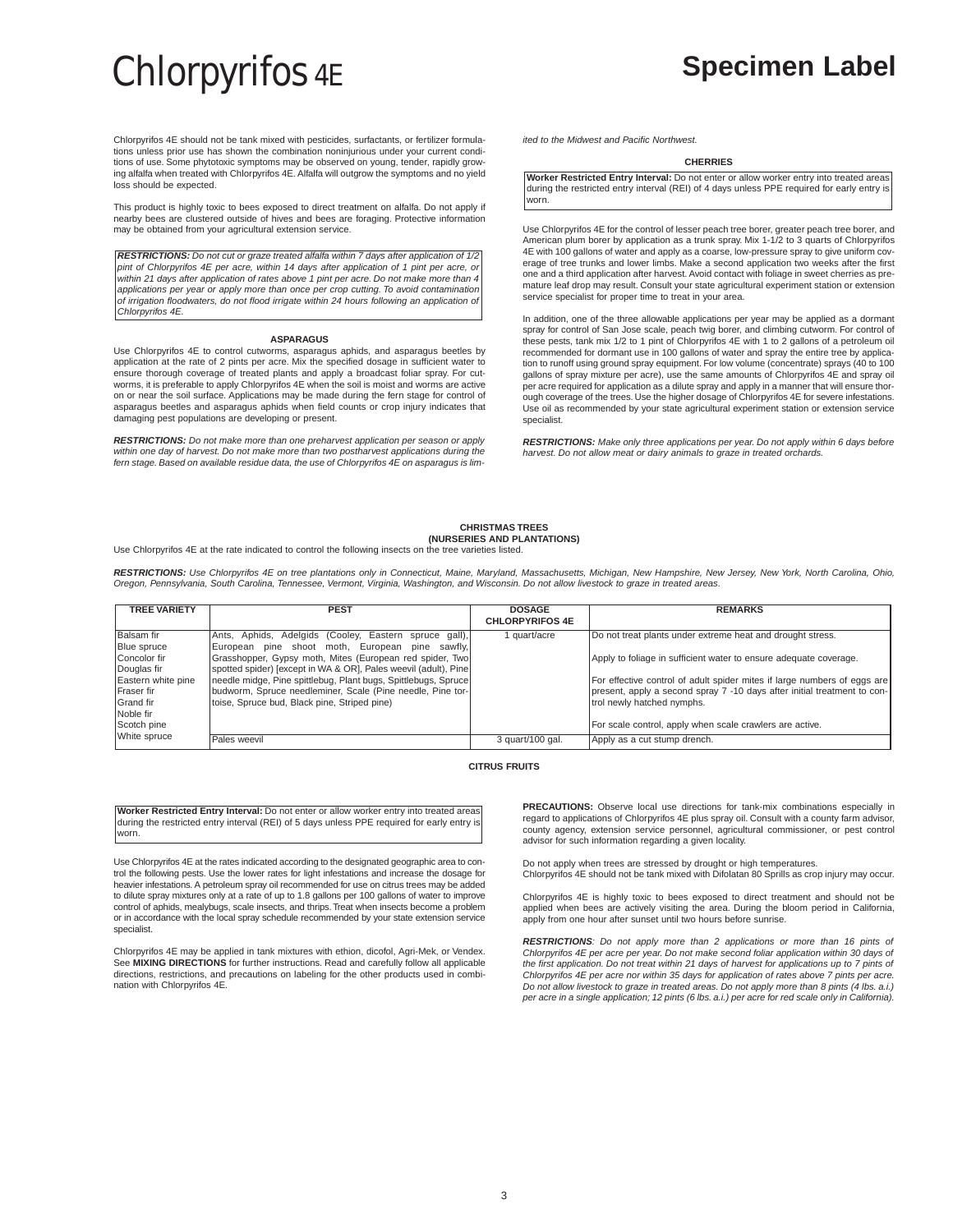# **CITRUS FRUITS**

| <b>CROP</b>                                                                  | <b>GEOGRAPHIC</b>                                                                 | <b>PEST</b>                                                                                                                                                                  | <b>DOSAGE</b>  | <b>SPRAY VOLUME</b>                 | <b>REMARKS</b>                                                                                                                                                                                                                                                                                                                                                                                                               |
|------------------------------------------------------------------------------|-----------------------------------------------------------------------------------|------------------------------------------------------------------------------------------------------------------------------------------------------------------------------|----------------|-------------------------------------|------------------------------------------------------------------------------------------------------------------------------------------------------------------------------------------------------------------------------------------------------------------------------------------------------------------------------------------------------------------------------------------------------------------------------|
|                                                                              | <b>LOCATION</b>                                                                   |                                                                                                                                                                              | PT./ACRE       | <b>GALJACRE</b>                     |                                                                                                                                                                                                                                                                                                                                                                                                                              |
| Grapefruit,<br>Lemons,<br>Oranges, and<br>Other Citrus<br>Fruit              | California-<br>Fresno, Tulare, Kern,<br>Kings, and Madera<br><b>Counties Only</b> | <b>Red</b> scale                                                                                                                                                             | 12             | Ground: 100-2400                    | Do not use a spray concentration of Chlorpyri-fos 4E of less<br>than 1/2 pt./100 gal. of total volume. Additional Precautions<br>for California and Arizona: Chlorpyrifos 4E should not be<br>used in combination with spray oil when temperatures are<br>expected to exceed 95°F the day of application or for several<br>consecutive days thereafter. Do not apply during the months<br>of December, January, or February. |
| Grapefruit,<br>Lemons,<br>Oranges, and<br>Other Citrus                       | California, Arizona                                                               | Aphids, Katydids, Lepidopterous larvae,<br>Avocado leafroller, Cutworms, Fruit-tree<br>leafroller, Orange tortrix, Western tus-<br>sock moth                                 | $2 - 7$        | Ground: 100-750<br>Aerial: min. 15  | Do not use a spray concentration of Chlorpyri-fos 4E of less<br>than 1/2 pt./100 gal. of total volume. Additional Precautions<br>for California and Arizona: Chlorpyrifos 4E should not be<br>used in combination with spray oil when temperatures are                                                                                                                                                                       |
| Fruit                                                                        |                                                                                   | *Scale insects (Black scale, Brown soft<br>scale, California red scale)                                                                                                      | $\overline{8}$ | 100-2400                            | expected to exceed 95°F the day of application or for several<br>consecutive days thereafter. Do not apply during the months<br>of December, January, or February.                                                                                                                                                                                                                                                           |
|                                                                              |                                                                                   | Thrips (suppression) Mealybugs                                                                                                                                               | $6 - 8$        | 100-750                             |                                                                                                                                                                                                                                                                                                                                                                                                                              |
| Grapefruit,<br>Lemons,<br>Oranges, and<br>Other Citrus<br>Fruit              | Florida                                                                           | Aphids, Grasshoppers, Orangedogs,<br>Mealybugs, Scale insects (Snow scale,<br>Florida red scale, Purple scale, Long<br>scale, Chaff scale, Black scale, Brown<br>soft scale) | $2 - 4$        | Ground: 100-1400<br>Aerial: min. 20 | Do not use a spray concentrate of Chlorpyrifos 4E of less<br>than 1/2 pt./100 gal. of water per acre. Lubber grasshoppers<br>must be controlled when they are small (less than 1 inch in<br>length) by direct contact with spray.                                                                                                                                                                                            |
|                                                                              |                                                                                   | Citrus rust mites                                                                                                                                                            | $4 - 7$        | 100-700                             | Do not use a spray concentration of Chlorpyri-fos 4E of less<br>than 1 pt./100 gal. of water per acre.                                                                                                                                                                                                                                                                                                                       |
|                                                                              | Texas                                                                             | Aphids, Cutworms, Katydids,<br>Mealybugs, Scale insects (Brown soft<br>scale, California red scale, Chaff scale)                                                             | $4 - 7$        | 200-700                             | Do not use less than 1/2 pt. of Chlorpyrifos 4E per 100 gal-<br>lons of water in dilute applications.                                                                                                                                                                                                                                                                                                                        |
| Grapefruit,<br>Lemons.<br>Oranges, and<br><b>Other Citrus</b><br>Fruit       | Texas                                                                             | Citrus rust mites (suppression)                                                                                                                                              | $4 - 7$        | 200-700                             | Do not use less than 1/2 pt. of Chlorpyrifos 4E per 100 gal-<br>lons of water in dilute applications.                                                                                                                                                                                                                                                                                                                        |
| Small<br>Transplanted<br>Grapefruit,<br>Orange, and<br>other Citrus<br>Trees | Texas                                                                             | Aphids, Cutworms, Katydids,<br>Mealybugs, Scale insects (Brown soft<br>scale, California red scale, Chaff scale)                                                             | Max of 7       |                                     | Apply Chlorpyrifos 4E at a rate of 1 fl. oz/1 gal. of water with a<br>backpack sprayer. Apply to runoff.                                                                                                                                                                                                                                                                                                                     |

# **CITRUS ORCHARD FLOORS**

Use Chlorpyrifos 4E to control red imported fire ants and other ant species by applying the specified dose in 25 or more gallons of water with ground application equipment that will uniformly apply the spray to the orchard floor. To control foraging ants and suppress mounds, apply Chlorpyrifos 4E to the orchard floor at the rate of 3/4 to 1 quart per acre. Repeat as needed. For best insect control, uniform coverage of the orchard floor is necessary. Do not apply where weed growth or other obstructions would impede uniform coverage of the orchard floor. Do not apply in tank mixtures with Evik herbicide. Foliar applica-tions of Chlorpyrifos 4E may be made in addition to the orchard floor.

Chlorpyrifos 4E may also be applied to citrus orchard floors through sprinkler irrigation systems only if the system uniformly covers the soil surface at the base of the tree. For best results, use the recommended amount of Chlorpyrifos 4E per acre. See **SPRINKLER IRRIGATION** section for further information.

**RESTRICTIONS:** Do not apply more than 10 quarts of Chlorpyrifos 4E per acre per season. Do not apply last treatment within 28 days before harvest. Do not allow livestock to graze in treated areas. In Florida, do not apply more than 3 quarts per season.

# **CRANBERRIES**

Use Chlorpyrifos 4E by application as a broadcast, foliar spray to control brown spanworm, cranberry fruitworm, cranberry weevil, cutworms, fireworms, and Sparganothis fruitworm at the rate of 3 pints per acre. Mix the specified dosage in enough water to ensure thorough coverage and apply no less than 5 gallons of spray per acre when using aerial equipment or no less than 15 gallons of spray per acre when using ground equipment. For weevil con-trol, apply once at flower bud development (late May, early June) and, if weevils are present, once after 100% bloom (early to mid-July). For other insects, treat when field counts indicate damaging insect populations are developing or present. Apply only after the win-ter flood has been removed.To avoid pesticide contamination of flood water, make no applications while bogs are flooded.

Chlorpyrifos 4E may also be applied through sprinkler irrigation systems to control the above listed pests. For best results, use the recommended rate of Chlorpyrifos 4E per acre. Maintain vigorous tank agitation to assure uniformity of the application throughout the injection period. See **SPRINKLER IRRIGATION** section for further information. **RESTRICTIONS:** Do not make more than two applications per year or apply within 60 days before harvest.

# **FIELD CORN, SWEET CORN (INCLUDING CORN GROWN FOR SEED)**

For use to control cutworms, armyworms, corn earworm, corn rootworm adults, chinch bugs, grasshoppers, wireworms, flea beetle larvae and adults, aphids, billbugs, grubs, western bean cutworm, corn borers, symphylans, common stalk borer, and lesser cornstalk borer.

# **Preplant Incorporation Treatment**

Use Chlorpyrifos 4E at the following rates by application in sufficient water to the soil sur-

face and incorporate into the soil:

| <b>PEST</b>                                                                          | <b>CHLORPYRIFOS 4E</b> |  |
|--------------------------------------------------------------------------------------|------------------------|--|
| Cutworms, Symphylans                                                                 | 2-4 pints/acre         |  |
| Wireworms, Billbugs, Flea beetle larvae, Grubs, Seedcorn<br>maggots, Seedcorn beetle | 4 pints/acre           |  |
| Lesser cornstalk borer, Corn rootworm larvae                                         | 6 pints/acre           |  |

Use recommended rate in not less than 10 gallons of water per acre and apply as a broadcast spray to the soil surface using suitable power-operated ground spray equipment. On the same day of treatment, incorporate the insecticide into the top 2 to 4 inches of soil using a disc, field cultivator, or equivalent equipment.

Chlorpyrifos 4E may also be applied in tank mixtures with non-pressure fertilizer solutions and/or with Bladex, Eradicane, Sutan, Lasso, Dual, and atrazine herbicides. See **MIXING DIRECTIONS** section for further information. Read and carefully follow all applicable directions, restrictions, and precautions on labeling for the other products used in combination with Chlorpyrifos 4E.

## **Preplant, At-Plant, or Pre-emergence Treatment in Conservation Tillage**  $\rho$  at the following rates by a the following rates  $\rho$

| <b>DECT</b>       | CULORDVDIEOS 4F |
|-------------------|-----------------|
| and exposed soil: |                 |
|                   |                 |

| <b>FST</b>          | <b>CHLORPYRIFOS 4E</b> |
|---------------------|------------------------|
| Cutworms, Armyworms | 1-2 pints/acre         |

Use recommended rate in not less than 20 gallons of water per acre and apply as a broadcast spray using suitable power-operated ground spray equipment. Use higher rates for residual control.

Chlorpyrifos 4E may also be applied in tank mixtures with non-pressure fertilizer solutions and/or with paraquat and Roundup. See **MIXING DIRECTIONS** section for further information. Read and carefully follow all applicable directions, restrictions, and precautions on labeling for the other products used in combination with Chlorpyrifos 4E.

# **Cultivation Time Treatment**

Use Chlorpyrifos 4E at the rate of 2 pints per acre to control corn rootworm larvae. Apply Chlorpyrifos 4E as a water emulsion on both sides of the row at the base of the plants just ahead of the cultivator shovels. Cover the insecticide with soil around the brace roots. The best time to apply a basal treatment of a soil insecticide with cultivation is near the begin-ning of egg hatch. A cultivation application of Chlorpyrifos 4E may be made in addition to an at-planting application of Chlorpyrifos 15G granular insecticide.

# **Postemergence Treatment**

Use Chlorpyrifos 4E at the following rate by application in sufficient water to ensure thor-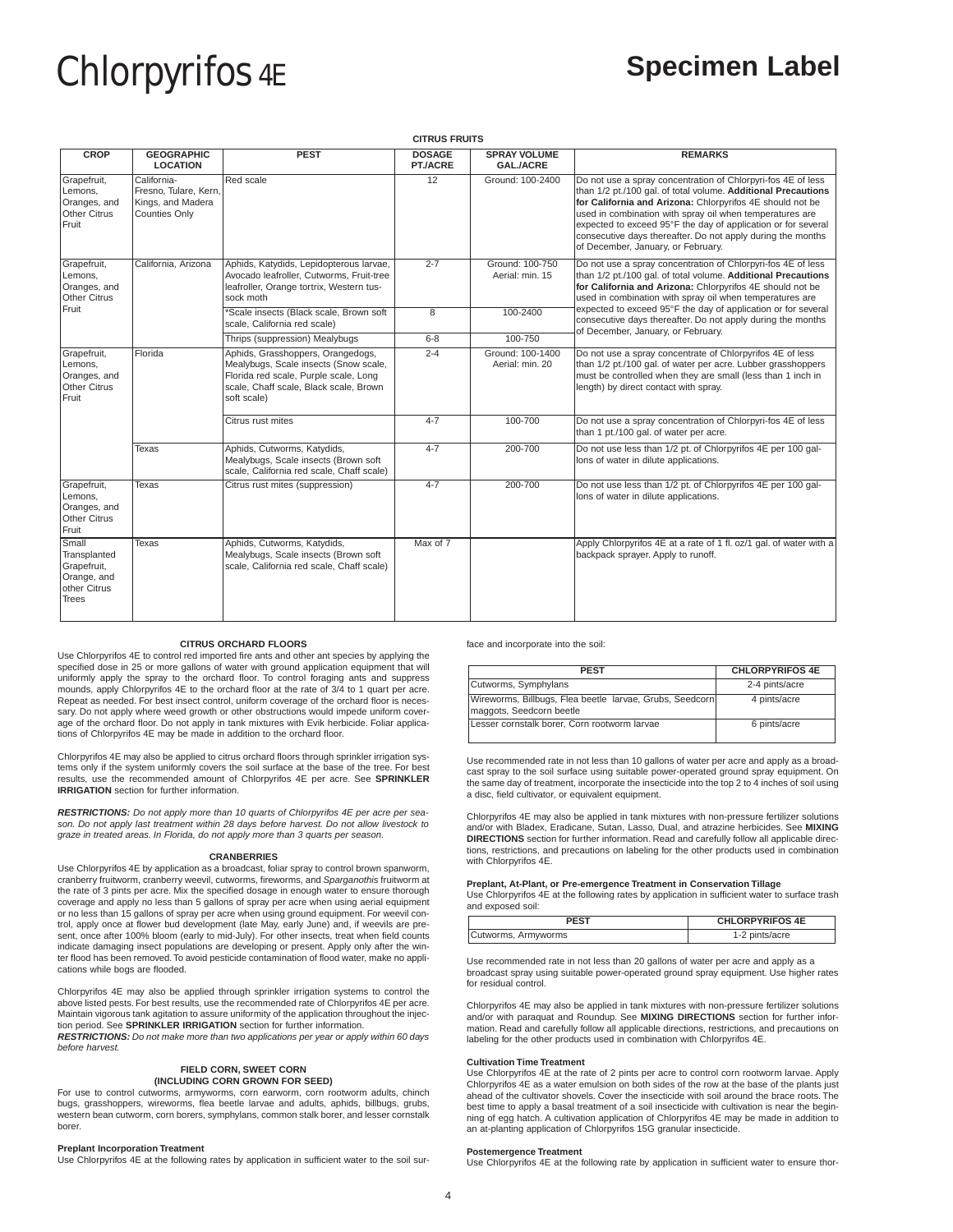ough coverage of treated plants:

| <b>PEST</b>                                                                                                                | <b>CHLORPYRIFOS 4E</b> |
|----------------------------------------------------------------------------------------------------------------------------|------------------------|
| Grasshoppers                                                                                                               | $1/2 - 1$ pint/acre    |
| Armyworms, Chinch bugs, Aphids, Corn rootworm adults,<br>Webworms, Western bean cutworm, European corn borer<br>(see note) | 1 - 2 pints/acre       |
| Southwestern corn borer, Corn earworm                                                                                      | $11/2 - 2$ pints/acre  |
| Cutworms, Billbugs, Lesser cornstalk borer, Flea beetle<br>adults, Common stalk borer                                      | 2 pints/acre           |

**Note:** The recommended dosage will control silk clipping by corn rootworm adults. For European corn borer control, use 1-1/2 to 2 pints per acre when application is made with power-operated ground and aerial equipment and 1 to 2 pints per acre when application is made through a sprinkler irrigation system. See text below for generation-specific treatment.

Treat when field counts indicate that pests are or may become a problem. For best billbug, chinch bug, and flea beetle control, apply with sufficient water to ensure a minimum spray volume of 20 to 40 gallons per acre and 40 psi using ground spray equipment. On corn less than 6 inches tall, apply the insecticide spray in a 9- to 12-inch wide band over the row. On corn greater than 6 inches tall, apply the insecticide spray using drop nozzles directed to the base of the plant. Do not reduce the dosage for banded or directed applications. Concentrate the full-labeled dosage rate in the treated zone. When chinch bugs continue to immigrate to corn over a prolonged period or under extreme pressure, a second application of Chlorpyrifos 4E may be needed.

For cutworm, webworm, western bean cutworm, armyworm, aphid, European and southwestern corn borer, grasshopper, lesser cornstalk borer, corn rootworm adult, corn earworm, and common stalk borer control, apply as a broadcast spray using either aerial (fixed-wing or helicopter) or power-operated ground spray equipment.

For aerial application, use 2 to 5 gallons of spray per acre. Control may be reduced at low spray volumes under high temperature and wind conditions. For cutworms, it is preferable to apply Chlorpyrifos 4E when soil is moist and worms are active on or near the soil surface.

If ground is dry, cloddy, or crusty at the time of treatment, worms may be protected from the spray and effectiveness will be reduced. If such conditions exist, shallow incorporation using a rotary hoe may improve control. Consult your agricultural experiment station or extension service specialist for additional information concerning control practices in your area. For webworm control, shallow incorporation using a rotary hoe or other suitable equipment immediately before or soon after treatment is necessary.

For first-generation European corn borer control, treat when 25 to 50 percent of the corn plants show pinhole feeding or leaf-feeding scars. For maximum control potential, ground

the recommended rate of Chlorpyrifos 4E in a tank mix with 2 pints per acre of non-emulsifiable oil. Maintain vigorous tank agitation to assure uniformity of the Chlorpyrifos 4E plus oil mixture throughout the injection period. See **SPRINKLER IRRIGATION** section for further information.

**RESTRICTIONS:** Do not harvest corn ears, allow livestock to graze in treated areas, nor feed treated silage, fodder, or grain to meat or dairy animals within 21 days after treatment Do not use in conjunction with postplant broadcast, foliar applications of Chlorpyrifos 15G. Do not apply more than 2 pints (1 lb. a.i.) per application. Do not make more than 3 applications per season. Do not apply more than 6 pints (3 lbs. a.i.) per acre per season.

# **COTTON**

Chlorpyrifos 4E for control of the following pests in all states except Arizona and California at the dosages indicated:

| <b>PEST</b>                                                                                               | <b>CHLORPYRIFOS 4E</b> |
|-----------------------------------------------------------------------------------------------------------|------------------------|
| Cotton fleahopper, Plant bugs (Lygus, Mirids)                                                             | $3/8 - 1$ pint/acre    |
| Fall armyworm, Grasshopper, Thrips, Yellowstriped<br>armyworm                                             | $1/2 - 1$ pint/acre    |
| Cotton aphid                                                                                              | $1/2 - 2$ pints/acre   |
| Spider mites                                                                                              | 1 pint/acre            |
| Beet armyworm, Cotton budworm, Tobacco bud-<br>worm, Cutworms, Pink bollworm, Salt marsh cater-<br>pillar | 1 1/2 - 2 pints/acre   |

**NOTE:** The recommended dosage rate of 3/8 pint per acre will not achieve the high degree of control of the highest label rate but will minimize the damage done by plant bugs and cotton fleahopper and allow the beneficial insects to survive, build up, and be available to aid in the control of bollworms infesting cotton. For infestations of cotton aphids that are difficult to control, use a higher dosage within the indicated rate range.

Use Chlorpyrifos 4E for control of the following pests in Arizona and California at the dosages indicated:

| <b>PEST</b>                                                                          | <b>CHLORPYRIFOS 4E</b> |
|--------------------------------------------------------------------------------------|------------------------|
| Armyworms, Cotton Aphid, Cotton fleahopper,<br>Lygus, Salt marsh caterpillar, Thrips | 1 - 2 pints/acre       |
| Cotton bollworm, Tobacco budworm, Boll weevil,<br>Cutworms, Pink bollworm            | 2 pints/acre           |

applications of Chlorpyrifos 4E should be directed into the corn leaf whorls. Scout fields within 5 days after application to determine if a second application is needed. University research indicates that achieving greater than 50% control of first-generation

European borer with a single liquid insecticide treatment is highly dependent on timing, insecticide placement, and weather conditions.

Treatment for control of second-generation European corn borer should be applied when field counts of egg masses indicate an infestation is present or about to develop. For Southwestern corn borer control, treat when field counts of egg masses indicate pests are or may become a problem. A second application may be applied 10 to 14 days later if needed due to reinfestation. For common stalk borer control, treat approximately 11 days after application of Roundup herbicide or after complete burn down with paraquat herbicide (3 to 5 days). Do not use Chlorpyrifos 4E in combination with the burn down herbicide for control of common stalk borer.

Chlorpyrifos 4E may also be applied through sprinkler irrigation systems as a postemer-gence broadcast application to control the above listed foliar insects. For best results, use the recommended rate of Chlorpyrifos 4E in a tank mix with 2 pints per acre of non-emulsifiable oil. Maintain vigorous tank agitation to assure uniformity of the Chlorpyrifos 4E plus oil mixture throughout the injection period. Chlorpyrifos 4E may also be applied through sprinkler irrigation systems at the rate of 2 pints per acre to control corn rootworm larvae. Time application to coincide with the appearance of the second instar larvae. Maintain vigorous tank agitation to assure uniformity of the application throughout the injection period. Apply with enough water to wet the root zone to the depth control is needed. Under saturated soil conditions, allow enough soil drying to occur so that an application using a minimum water rate will not produce runoff. Consult university extension personnel or other experienced consultants to determine the need to treat and to aid in application timing. See **SPRINKLER IRRIGATION** section for further information.

**RESTRICTIONS:** Do not apply within 35 days before harvest of grain. Do not allow livestock to graze in treated areas nor harvest treated corn silage as feed for meat and dairy animals within 14 days after last treatment. Do not feed treated corn fodder to meat or dairy animals within 35 days after last treatment. Do not make more than 3 applications per season. Do not apply more than 6 pints (3 lbs. a.i.) per acre per season. Do not make a sec-ond application of Chlorpyrifos 4E or other product containing chlorpyrifos within 10 days of the first application.

# **SWEET CORN (GROWN ONLY IN FLORIDA AND GEORGIA)**

Use Chlorpyrifos 4E to control infestations of beet armyworm, fall armyworm, and corn earworm by application as a broadcast, foliar spray at the rate of 1 to 2 pints per acre. Mix the specified dosage in enough water to ensure thorough coverage and apply using suitable aerial or ground spray equipment. For aerial application, use at least 2 gallons of spray per acre. Treat when field counts indicate damaging pest populations are developing or present. Retreat as necessary to maintain control

Chlorpyrifos 4E may also be applied through sprinkler irrigation systems as a postemer-gence broadcast application to control the above listed foliar insects. For best results, use

**Note:** The 2-pint rate will aid in the suppression of cotton leafperforator and spider mites.

Mix the required dosage with sufficient water to ensure thorough coverage of plants and apply using aerial or power-operated ground spray equipment. For aerial application, use at least 1 gallon of spray per acre. Treat when field counts indicate damaging insect populations are developing or present. Retreat as necessary to maintain control.

Chlorpyrifos 4E may also be applied through sprinkler irrigation systems as a postemergence broadcast application to control the above listed foliar pests. For best results, use the recommended rate of Chlorpyrifos 4E per acre. Maintain vigorous tank agitation to assure uniformity of the application throughout the injection period. See **SPRINKLER IRRIGATION** section for further information. For effective control of spider mites when large numbers of eggs are present, apply a second spray 3 to 5 days after initial treatment to control newly hatched nymphs.

For best results on bollworms and budworms, it is suggested that fields be scouted twice per week and treatments made when worms are 1/4 inch or less in length. The following table illustrates the size of worms in relation to age and stage of development (instar) as a guide to timing of treatments for best control.

From the table it can be seen that a scouting schedule of only once per week will not be satisfactory since the worms may be too big to control effectively by the seventh or eighth day.

# **TIMING FOR THE BEST WORM CONTROL**

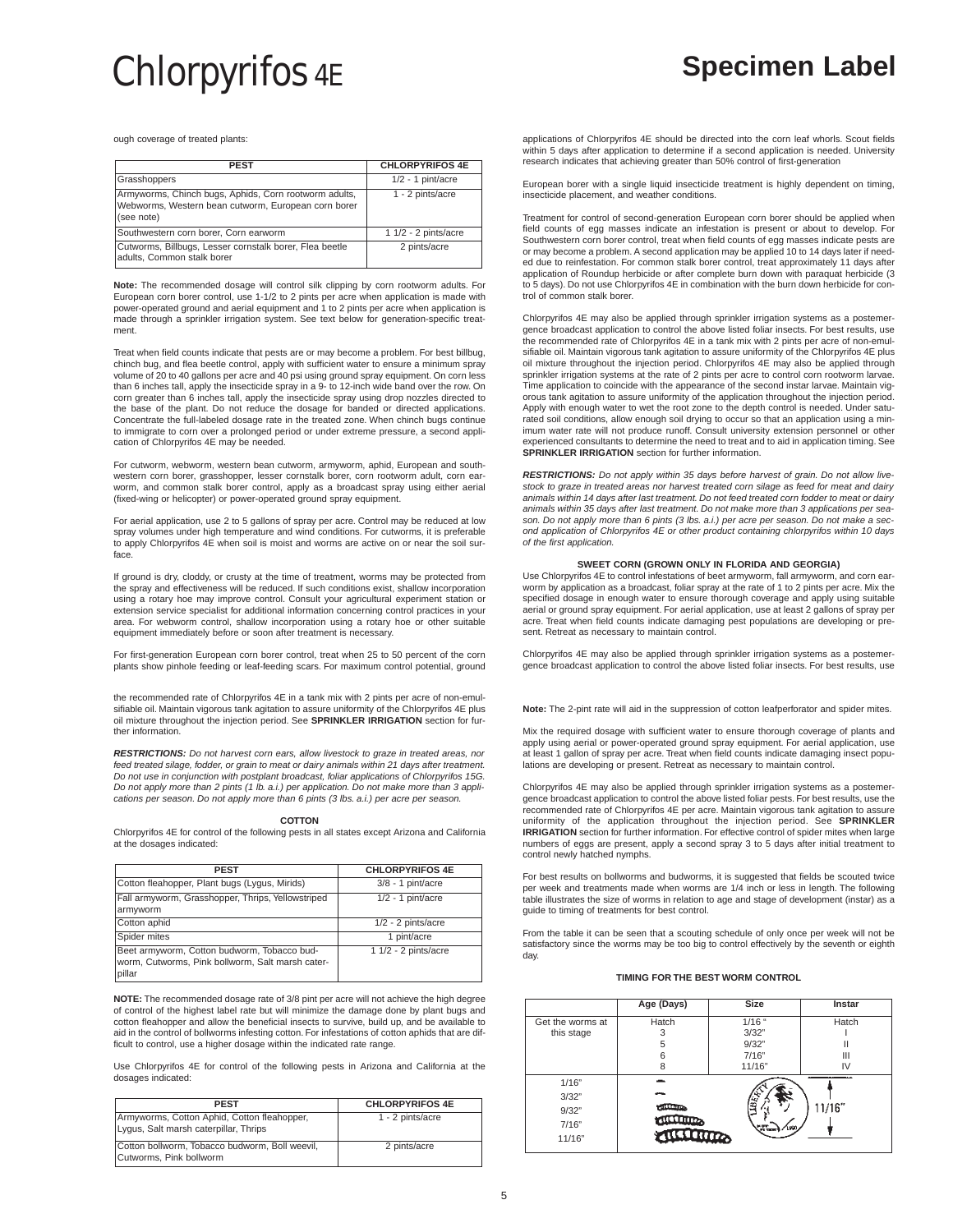Proper application techniques help to ensure thorough spray coverage and correct dosage and are thus important in obtaining good control of pests. Consider these suggestions when applying Chlorpyrifos 4E on cotton.

# **Aerial Application**

Shorten boom length to avoid spray entering the vortices at the wing tips. Swath width should be reduced when wind direction is the same as direction of spraying. The proper nozzle arrangement and swath width to avoid skips and vortices effect can be checked out by flying over a paper tape (adding machine paper) using water with or without soluble dye. (The dye gives a permanent record.)

Flying at a height of 5 to 15 feet above the target results is the best coverage.

Nozzle orientation of the boom is important. More break-up occurs when nozzles are point-ed straight down versus the straight back position. Desired droplet size (100 to 200 microns) can be obtained by angling the nozzles somewhere in this range.

Marking of swath by flagging or permanent markers is essential.

# **Ground Application**

Orient the boom and nozzles so that uniform coverage is obtained. The swath width should not be wider than the boom; drift spray is wasted spray so do not depend on it. Use flat fan or disc-core hollow cone nozzles with maximum spacing of 20 inches and a spray pressure of 40-60 psi with a droplet size of 100-200 microns.

**RESTRICTIONS:** Do not apply within 14 days before harvest or make more than 3 applications per season. Do not apply more than 6 pints (3 lbs. a.i.) per acre per season. Do not allow livestock to graze in treated areas. Do not feed gin trash or treated forage to livestock.

# **FIGS**

**Worker Restricted Entry Interval:** Do not enter or allow worker entry into treated areas during the restricted entry interval (REI) of 4 days unless PPE required for early entry is worn.

Use Chlorpyrifos 4E at the rate of 2 quarts per acre for control of dried fruit beetle by application in sufficient water to the soil surface followed by incorporation into the top 3 inches of soil. Apply to fig orchard soil as a dormant application in late winter prior to beetle emergence and prior to leaf formation.

**RESTRICTIONS:** Make only one application per year. Do not apply within 7 months of harvest. Based on available residue data, use of Chlorpyrifos 4E on figs is restricted to California.

# **GRAPES**

Use Chlorpyrifos 4E for control of grape root borer by application just before the pest emerges from the soil. Mix 4-1/2 pints of Chlorpyrifos 4E with 100 gallons of water and apply 2 quarts of the diluted spray mixture to the soil surface on a 15 square foot area around the base of each vine. Do not allow spray to contact fruit or foliage.

**RESTRICTIONS:** Do not make more than one application per season or apply within 35 days before harvest. Based upon available residue data, the use of Chlorpyrifos 4E in grapes is restricted to states east of the Rocky Mountains. **MINT**

Use Chlorpyrifos 4E by application as a broadcast, foliar spray to control cutworms at the rate of 2 to 4 pints per acre and mint root borer at the rate of 4 pints per acre. Mix the specified dosage in water to give no less than 10 gallons of spray per acre and apply using ground spray equipment. For cutworm control, treat during May and June when field counts indicate damaging insect populations are developing or present. When larvae are less than 3/4 inch in length, use the 2 pint rate. When larvae are 3/4 inch or more in length, use the higher rate. Make only one application during the growing season. Do not apply within 90 days before harvest. For mint root borer control, apply post-harvest when field counts indicate damaging insect populations are developing or present.

Follow treatment with approximately 1-acre inch of sprinkler irrigation immediately after application to incorporate the insecticide into the soil. Make only one post-harvest application per season.

Chlorpyrifos 4E may also be applied through sprinkler irrigation systems as a postemergence broadcast application to control the above listed pests. For best results, use the recommended rate of Chlorpyrifos 4E per acre. Maintain vigorous tank agitation to assure uniformity of the application throughout the injection period. See **SPRINKLER IRRIGATION** for further information.

# **NECTARINES, PEACHES**

**Worker Restricted Entry Interval:** Do not enter or allow worker entry into treated areas during the restricted entry interval (REI) of 4 days unless PPE required for early entry is worn.

Use Chlorpyrifos 4E for the control of peach tree borer by application as a trunk spray before newly hatched borers enter the trees. Mix 3 quarts of Chlorpyrifos 4E with 100 gal-lons of water and apply as a coarse, low-pressure spray to give uniform coverage of tree trunks.Thoroughly wet all bark areas from ground level to scaffold limbs. Do not allow spray to contact fruit. Consult your state agricultural experiment station or extension service specialist's written recommendations for proper time to treat in your area.

Chlorpyrifos 4E may also be used as a preplant dip application for non-bearing peach trees at the equivalent application rate of 3 quarts per 100 gallons of water for control of peach tree borer. Dip trees several inches above the grafting bud scar and plant immediately or allow to dry before returning to storage. Do not allow peach trees to remain in contact with the dip solution.

**RESTRICTIONS:** Make only one application per season. Do not apply within 14 days before harvest. Do not allow meat or dairy animals to graze in treated orchards.

# **ONIONS (DRY BULB)**

Use Chlorpyrifos 4E to control onion maggot by application as an in-furrow drench. Apply Chlorpyrifos 4E at the rate of 1.1 fluid ounce per 1000 linear feet of row at an 18-inch row spacing. Use a minimum of 40 gallons of total drench per acre. Incorporate to a depth of 1 to 2 inches.

**RESTRICTIONS:** Do not make more than one application per year.

# **PEANUTS**

For suppression of wireworms, apply Chlorpyrifos 4E at a rate of 4 pints per acre as a preplant broadcast spray to the soil surface followed by immediate soil incorporation to a depth of 3 to 4 inches. Use a minimum of 10 gallons of total spray per acre.

**RESTRICTIONS:** Do not make more than one application per season. Do not harvest within 21 days after treatment. Do not feed treated peanut forage or hay to meat or dairy ani-mals. Aerial application to peanuts is prohibited.

# **TURF GRASS GROWN FOR SOD**

Use Chlorpyrifos 4E to control the pests listed in the following table by application at the recommended dosages. Dilute Chlorpyrifos 4E in water and apply using suitable application equipment. For best results, turf should be moist at time of treatment.

| <b>PESTS</b>                                                                                                                                                                                                                                                                                                                                                                                                                                                                                                     | <b>AMOUNT OF</b><br><b>CHLORPYRIFOS 4E</b> |            |
|------------------------------------------------------------------------------------------------------------------------------------------------------------------------------------------------------------------------------------------------------------------------------------------------------------------------------------------------------------------------------------------------------------------------------------------------------------------------------------------------------------------|--------------------------------------------|------------|
|                                                                                                                                                                                                                                                                                                                                                                                                                                                                                                                  | 1000 sq ft                                 | Acre       |
| Ants, armyworms (such as: beet, fall, yellowstriped),<br>centipedes, chiqqers, chinch bugs, crickets, cut-<br>worms, deer ticks, earwigs, European crane fly lar-<br>vae, fiery skipper, fire ants (foraging workers), fire<br>ants (mounds)(1), fleas, gnats, grasshoppers, green-<br>bug aphids, green June beetle grubs, leafhoppers,<br>Lucerne moth, millipedes, mites (such as: clover,<br>Bermudagrass stunt, winter grain), pillbugs, spring-<br>tails, sod webworms (lawn moths) (2), sowbugs,<br>ticks | $3/4$ fl oz                                | 1 qt       |
| Billbug adults (such as: bluegrass, Denver, hunting)<br>(3)                                                                                                                                                                                                                                                                                                                                                                                                                                                      | $3/4 - 11/2$ fl oz                         | $1 - 2$ qt |
| Annual bluegrass weevil (Hyperodes) (4), black turf-<br>grass ataenius adults (5), mole crickets (6)                                                                                                                                                                                                                                                                                                                                                                                                             | 1 1/2 fl oz                                | 2 qt       |
| White grubs (such as: black turfgrass ataenius,<br>European chafer, Japanese beetle larvae, and<br>northern and southern masked chafers)(7)                                                                                                                                                                                                                                                                                                                                                                      | $11/2 - 31$ oz                             | $2 - 4$ qt |

Numbers in parentheses (-) refer to Specific Use Directions below.

# **SPECIFIC USE DIRECTIONS**:

- 1. For individual fire ant mounds apply Chlorpyrifos 4E as a drench. Dilute 1 fl oz per 4 gallons of water. Gently sprinkle 1 to 2 gallons of the diluted insecticide over the surface of each mound and surrounding areas to a diameter of 2 feet. For best results, apply in cool weather, 65-80° F, or in early morning or late evening hours. Treat new mounds as they appear. Pressurized sprays may disturb the nats and cause migration, reducing product effectiveness.
- 2. For sod webworms, watering or mowing of the treated area should be delayed for 12 to 24 hours after treatment.
- 3. For billbugs, spray early in the season just prior to or coinciding with first appearance of adults as recommended by your local Agricultural Extension Service Specialist.
- 4. To control annual bluegrass weevil, spray suspected problem areas in mid-April and again in mid May, or as recommended by our local Agricultural Extension Service Specialist.
- 5. For black turfgrass ataenius adults, spray early in the season as recommended by your local Agricultural Extension Service Specialist. A repeat application may be needed 1 to 2 weeks later.
- 6. To control mole crickets in turfgrass, apply Chlorpyrifos 4E through high-pressure injection or other suitable subsurface placement application equipment. Depending on the application equipment used, follow the manufacturers recommendation for calibration and the volume of spray per acre needed to provide control or as recommended by your local Agricultural Extension Service Specialist. For best results, apply when young nymphs are active.
- 7. For white grubs, spray when grubs are young and actively feeding near the soil surface, usually during late July and August or as recommended by your local Agricultural Extension Service Specialist, for best results, soil should be moist prior to treatment. For best results, immediately after spraying, irrigate the treated area with 1/2 to 1 inch or water to wash the insecticide into the thatch and underlying soil.

# **TURF AND OTHER NONRESIDENTIAL OUTDOOR USES**

Chlorpyrifos 4E is an emulsifiable concentrate for control of pests located around industrial buildings (turf and ornamental), road medians (turf and ornamentals), and golf course turf only. Pests controlled by Chlorpyrifos 4E are listed in the following tables. Chlorpyrifos 4E is compatible with fungicides, insecticides, and miticides commonly recommended except for alkaline materials such has Bordeaux mixtures and lime. A small jar compatibility test should always be conducted using proper proportions of chemicals and water to check for physical compatibility prior to tank mixing.

**Precautions and Restrictions:** Keep out of fish pools and other bodies of water. Do not treat vegetable gardens. Do not allow livestock to graze in treated areas. Do not feed treated grass cuttings (hay) or seed screenings to livestock or use hay for livestock bedding. Do not use Chlorpyrifos 4E in poultry houses.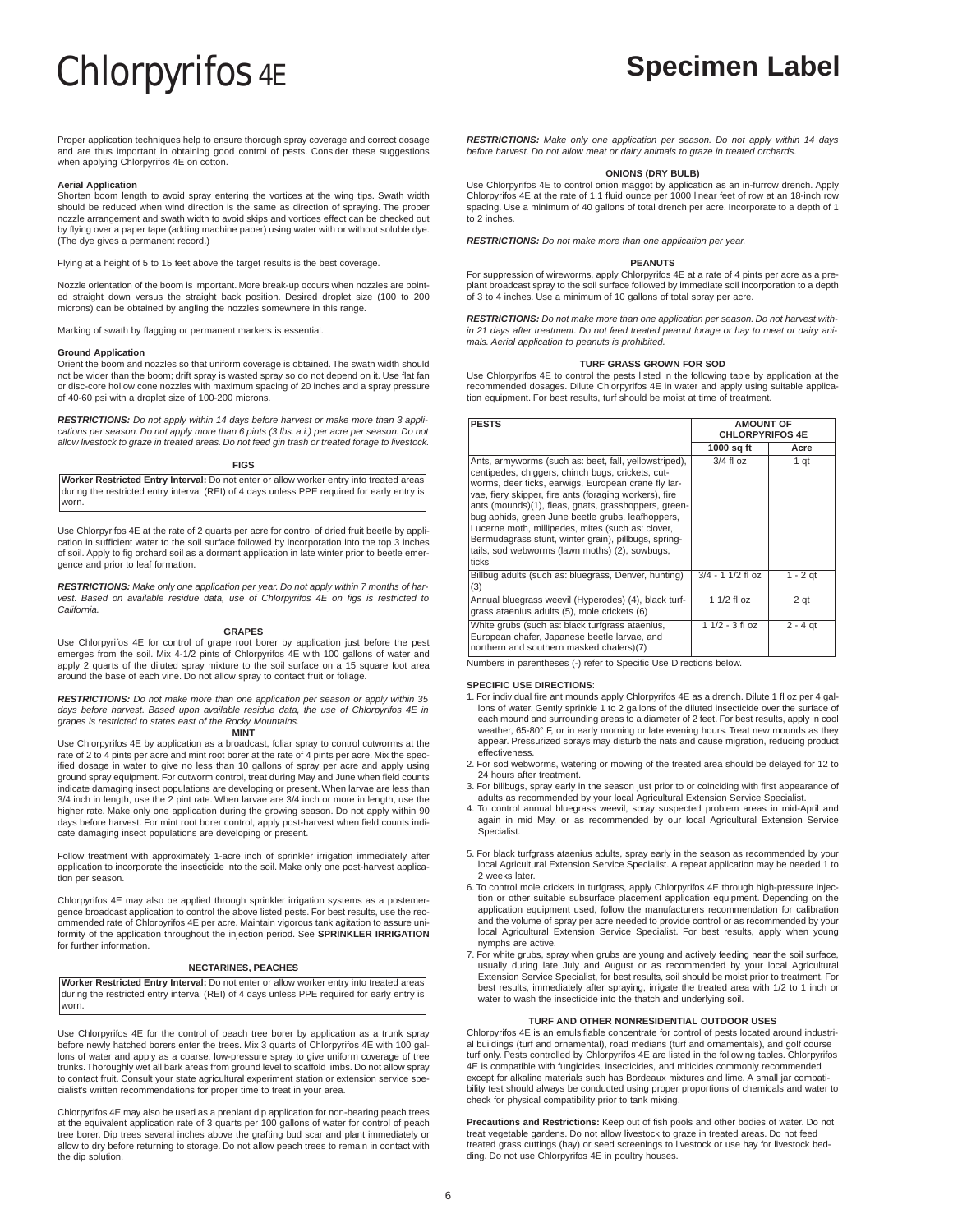# **ORNAMENTALS IN NURSERIES, AROUND INDUSTRIAL BUILDINGS AND ROAD MEDIANS**

Chlorpyrifos 4E may be used to treat evergreens, vines, flowers, shrubs, shade and flowering trees, non-bearing fruit, nut and citrus trees found in nurseries, around industrials buildings and road medians infested with pests listed in the following table. Dilute Chlorpyrifos 4E with water according to the directions given in the table and apply using suitable hand- or power-operated spray equipment. Ensure complete and uniform cover-age. Uniform coverage is critical for effective insect and mite control. Apply a coarse spray to thoroughly wet both upper and lower leaf surfaces and infested limb and trunk areas. Attempt to penetrate dense foliage but avoid over-spraying to the point of excessive runoff. Treat when pests appear and repeat at 7 to 10 day intervals, if needed. For application timing and other specific use information, consult your State Agricultural Experiment Station or Extension Service Specialist.

For nurseries, when using spray equipment delivering less than 200 gallons of finished spray, use the rate recommended in the "per acre" column.

**Note:** Environmental factors have significant effects on phytotoxic expression. Chlorpyrifos 4E has been tested on numerous ornamental plants without causing serious phytotoxicity at recommended use rates. Some varieties of azaleas, camellias, poinsettias, rose bushes, or variegated ivy have shown varying degrees of phytotoxicity following treatment with Chlorpyrifos 4E. Before treating large numbers of plants (especially those previously listed), treat a small block of plants and observe for 7 to 10 days to determine phytotoxic potential.

**Note**: The user assumes responsibility for determining if Chlorpyrifos 4E is safe to treated plants under commercial growing conditions.

| PEST*                                                                                                                                                                                                                                                                                                                                                                                                                                                                                                                                                                                                                                                                                                                                                                                                                                                                                                                                                                                                                                                                                                                                                                                       |                 | Amount of Chlorpyrifos 4E in<br><b>Water to Make</b> | <b>Specific Directions</b>                                                                                                                                                                                                                                                                                                                                                                                                                                                                                                                                                                                                                                                                                                                                                                                                                            |  |
|---------------------------------------------------------------------------------------------------------------------------------------------------------------------------------------------------------------------------------------------------------------------------------------------------------------------------------------------------------------------------------------------------------------------------------------------------------------------------------------------------------------------------------------------------------------------------------------------------------------------------------------------------------------------------------------------------------------------------------------------------------------------------------------------------------------------------------------------------------------------------------------------------------------------------------------------------------------------------------------------------------------------------------------------------------------------------------------------------------------------------------------------------------------------------------------------|-----------------|------------------------------------------------------|-------------------------------------------------------------------------------------------------------------------------------------------------------------------------------------------------------------------------------------------------------------------------------------------------------------------------------------------------------------------------------------------------------------------------------------------------------------------------------------------------------------------------------------------------------------------------------------------------------------------------------------------------------------------------------------------------------------------------------------------------------------------------------------------------------------------------------------------------------|--|
|                                                                                                                                                                                                                                                                                                                                                                                                                                                                                                                                                                                                                                                                                                                                                                                                                                                                                                                                                                                                                                                                                                                                                                                             | Per Acre        | 100 Gallons                                          |                                                                                                                                                                                                                                                                                                                                                                                                                                                                                                                                                                                                                                                                                                                                                                                                                                                       |  |
| Adelgids: (Cooley, Eastern spruce galls, Pine bark), Ants: (including foraging fire<br>ants), Aphids: (Apple, Chrysanthemum, Cottonwood, Elm leaf, Peach, Rose,<br>Spirea, Woolly), Armyworms: (Fall, Yellowstriped), Bagworms <sup>1</sup> , Boxelder bugs,<br>Cankerworms, Carpenter ants <sup>2</sup> , Catalpa sphinx, Chiggers, Citrus mealy bugs,<br>Cockroaches: (American, Brownbanded, German, Oriental, Smokey brown), Elm<br>spanworms, Fall webworms <sup>3</sup> , Grasshoppers, Green fruitworms, Hornworms,<br>Jackpine budworms, Juniper webworms, Katydids, Lace bugs, Leafhoppers,<br>Leafrollers <sup>4</sup> , Maple leafcutters <sup>5</sup> , Mites <sup>6</sup> : (Clover, Red spider, Southern red, Spruce<br>spider, Twospotted spider), Oleander caterpillars, Orange tortrix, Periodical cicada,<br>Plant bugs, Poplar tentmaker, Psyllids, Puss caterpillars, Rose chafers, Sawflies,<br>exposed: (Pin oak, Pine, Redheaded), Sowbugs, Spittlebugs, Spring elm caterpil-<br>lars, Springtails, Spruce budworms: (Eastern, Western), Tent caterpillars: (Eastern,<br>Western, Forest), Thornbug, Walnut caterpillars, Whiteflies, Yellownecked caterpil-<br>lars | $1 pt. - 1 qt.$ | 8-16 fl. oz.                                         | Treat when bagworm larvae are small and actively feeding.<br>Locate carpenter ant nest if possible and drench thoroughly.<br>Direct spray into web and immediately adjacent foliage for con-<br>trol of fall webworms.<br>For effective control of leafrollers, spray before leaves are tight-<br>ly rolled.<br>Apply spray to maple leafcutter larvae as cases are being<br>formed for effective control. Do not treat sugar maple trees<br>intended for maple syrup production.<br>For effective control of spider mites when large numbers of<br>eggs are present, apply a 2nd spray 3-5 days in the South or<br>7-10 days in the North after initial treatment to control newly<br>hatched nymphs.                                                                                                                                                |  |
| Armyworms: (Beet), Beetles: (Fuller rose, Native elm bark <sup>1</sup> ), Browntail moth,<br>Cutworms, Leafhoppers, Mahogany webworms, Mealbugs, Mimosa webworms,<br>Moths: (Browntail, Cypress tip, Douglas fir tussock, European pine shoot, Gypsy <sup>2</sup> ,<br>Holly bud, Nantucket pine tip, Pandora, Pitch pine tip, Subtropical pine tip,<br>Tussock, Oakworms: (California, Orangestriped, Redhumped), Redhumped cater-<br>pillars, Thrips: (Exposed), Weevils: (Blackvine <sup>3</sup> , Pine production, Yellow poplar)                                                                                                                                                                                                                                                                                                                                                                                                                                                                                                                                                                                                                                                       | 1 qt.           | 1 pt.                                                | Make applications in the spring or early summer to reduce twig<br>and branch feeding by bark beetles.<br>To kill migrating and invading gypsy moth larvae, treat trunks<br>and foliage.<br>Blackvine weevils are night feeders. Late afternoon spraying<br>will maximize control.                                                                                                                                                                                                                                                                                                                                                                                                                                                                                                                                                                     |  |
| Foliar feeding beetles: (Blister leaf, Cottonwood leaf <sup>1</sup> , Elm leaf, Flea, Fuller rose,<br>Japanese, June, Willow leaf)                                                                                                                                                                                                                                                                                                                                                                                                                                                                                                                                                                                                                                                                                                                                                                                                                                                                                                                                                                                                                                                          | $1$ qt.         | 1 pt.                                                | Use Chlorpyrifos 4E in water to control cottonwood leaf beetle<br>larvae and adults infesting cottonwoods. Make the treatment<br>when field counts indicate damaging beetle populations are<br>developing or present.                                                                                                                                                                                                                                                                                                                                                                                                                                                                                                                                                                                                                                 |  |
| Borers <sup>1</sup> , Clearwing moths: (Ash, Dogwood, Lesser peachtree, Lilac, Oak,<br>Rhododendron), Metallic wood: (Bronze birch, Flathead appletree, Twolined chest-<br>nut), Longhomed beetles: (Locust, Red oak), Cranberry girdler larvae <sup>2</sup> ,<br>Leafminers, Needleminers: (Jeffrey pine, Lodgepole pine, Spruce), Scale insects <sup>3</sup> :<br>(Cottonycushion, Cottony maple, Euonymus, Fletcher, Florida wax, Golden oak,<br>Hemispherical, Lecanium, Magnolia, Oak kermes, Oak lacanium, Oystershell,<br>Pine needle, San Jose, Tea, White birch, White peach)                                                                                                                                                                                                                                                                                                                                                                                                                                                                                                                                                                                                      | 1 qt.           | $1$ qt.                                              | For borers, apply Chlorpyrifos 4E to the trunks and lower limbs<br>of trees and shrubs when the adults begin to emerge. Consult<br>your State Agricultural Experiment Station or Extension Service<br>specialist for proper time to treat. Apply uniformly a coarse low-<br>pressure spray. Pheromone traps may aid in detection of adult<br>clearwing moths.<br>Apply 1 qt. of Chlorpyrifos 4E for cranberry girdler larvae. Direct<br>spray at the base of tree using 50 gallons of water per acre.<br>Irrigate immediately after applications for soil penetration of 1-2<br>inches. Treat after egg laying during the summer.<br>Time applications for control of scale insects when crawlers or<br>first two stages of settled nymphs are present.                                                                                               |  |
| Borers: (Cottonwood, Peachtree <sup>1</sup> )                                                                                                                                                                                                                                                                                                                                                                                                                                                                                                                                                                                                                                                                                                                                                                                                                                                                                                                                                                                                                                                                                                                                               | $1$ qt.         | $3$ qts. **                                          | For peachtree borers, apply Chlorpyrifos 4E in water to flower-<br>ing trees and shrubs of the genus Prunus as a trunk spray<br>before newly-hatched larvae enter the trees. Apply as a coarse,<br>low-pressure spray. Thoroughly wet all bark areas from ground<br>level to scaffold limbs.<br>** When using the 3 qt. per 100 gallon dilution, do not exceed<br>1qt. of Chlorpyrifos 4E per acre.                                                                                                                                                                                                                                                                                                                                                                                                                                                   |  |
| Beetles <sup>1</sup> : (Includes wood infesting, Ambrosia, Anobiidae, Black turpentine,<br>Cottonwood leaf, Elm leaf, European elm bark, Flea, Fuller rose, Japanese, June,<br>Native elm bark <sup>2</sup> , Southern pine, Willow leaf)                                                                                                                                                                                                                                                                                                                                                                                                                                                                                                                                                                                                                                                                                                                                                                                                                                                                                                                                                   | 1 qt.           | 2 gals. ***                                          | For preventative treatment, apply the spray to the main trunk of<br>trees in the early spring or when threat of attack exists from<br>nearby infested trees. For remedial treatment, apply the spray<br>to the main trunk of infested trees when damage occurs but<br>before adult beetles begin to emerge.<br>To prevent native elm bark beetles from overwintering in unin-<br>fested trees, apply Chlorpyrifos 4E in water to the bottom 9 ft.<br>of the trunk. Wet the trunk thoroughly but do not spray to<br>runoff. Care should be taken to apply the spray right to the<br>base of the root flare. Application can be made with either a<br>backpack mistblower or a hydraulic pressure sprayer from<br>spring through early fall.<br>** When using the 2-gallon per 100-gallon dilution, do not<br>exceed 1 qt. of Chlorpyrifos 4E per acre. |  |

# **ORNAMENTALS IN NURSERIES AND GREENHOUSES (SOIL TREATMENT)**

Chlorpyrifos 4E may be used to treat containerized, potted, or balled and burlapped nursery stock to control the insects in the soil attached to the roots of these plants. Completely submerge the container with drain holes or root ball stabilized by burlap in a tank containing diluted Chlorpyrifos 4E. Do not remove burlap wrap or plastic containers with drain holes prior to submerging. Keep the container or root ball submerged until complete soil saturation has occurred, normally about 30 seconds.

**Precautions**: During all operations (submerging, drenching, injecting), wear a chemicalresistant apron in addition to other PPE listed for applicators and other handlers. Make applications in a well-ventilated area.

**Note:** Environmental factors have significant effects on phytotoxic expression. Chlorpyrifos 4E has been tested on numerous ornamental plants without causing serious phytotoxicity at recommended use rates. However, because of the numerous varieties grown, treat a small group of plants at the recommended rate under the anticipated growing conditions and observe for at least 7 days to determine phytotoxic potential before treating a larger number of plants.

**Note:** The professional user assumes responsibility for determining if Chlorpyrifos 4E is safe to treated plants under commercial growing conditions.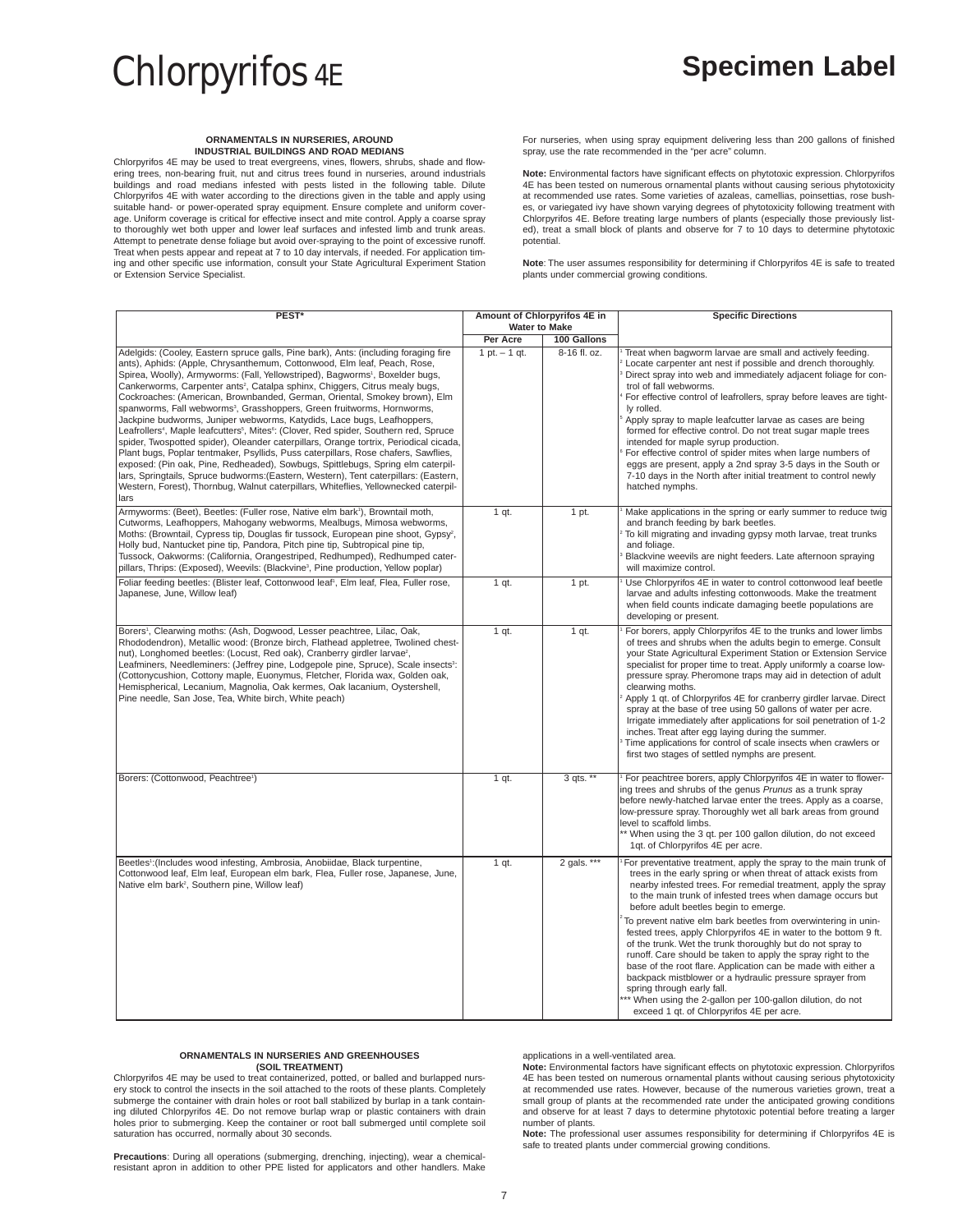| PEST*                                                                   | Amount of Chlorpyrifos 4E in<br><b>Water to Make</b> |             | <b>Specific Directions</b>                                                                                                                                                                                                                                                                                                                                                                                                                                                                                                                                                                                                                                                                                                                                                                                                                                                                                                                                                                                                                                                                                                                                                                                            |  |
|-------------------------------------------------------------------------|------------------------------------------------------|-------------|-----------------------------------------------------------------------------------------------------------------------------------------------------------------------------------------------------------------------------------------------------------------------------------------------------------------------------------------------------------------------------------------------------------------------------------------------------------------------------------------------------------------------------------------------------------------------------------------------------------------------------------------------------------------------------------------------------------------------------------------------------------------------------------------------------------------------------------------------------------------------------------------------------------------------------------------------------------------------------------------------------------------------------------------------------------------------------------------------------------------------------------------------------------------------------------------------------------------------|--|
|                                                                         | Gallon                                               | 100 Gallons |                                                                                                                                                                                                                                                                                                                                                                                                                                                                                                                                                                                                                                                                                                                                                                                                                                                                                                                                                                                                                                                                                                                                                                                                                       |  |
| Fire Ants <sup>1</sup>                                                  | $1/25$ fl. oz.                                       | 4 fl. oz.   | As an alternative to submerging potted plants, dilute 4 oz. of Chlorpyrifos 4E in 100 gallons of water. Apply this dilution to the point of<br>runoff twice daily for 3 consecutive days. Do not remove burlap wrap or container from plants prior to treatment.                                                                                                                                                                                                                                                                                                                                                                                                                                                                                                                                                                                                                                                                                                                                                                                                                                                                                                                                                      |  |
| White Grubs <sup>2</sup><br>Weevils <sup>3</sup> (such<br>as Blackvine) | 2/3 fl. oz.                                          | 2 qts. $**$ | An alternative treatment to submerging containerized plants is to drench the container with the diluted insecticide solution applying<br>approximately 10 to 12 fl. oz. of diluted insecticide solution per gallon of container size (4-5 fl. oz./100 cubic inches of container). The<br>container media should be pre-moistened by irrigation or rainfall before drenching. Do not remove container from plants prior to treat-                                                                                                                                                                                                                                                                                                                                                                                                                                                                                                                                                                                                                                                                                                                                                                                      |  |
| Coffee root<br>mealybuq <sup>2</sup>                                    | $1/6$ fl. oz.                                        | 1 pt.       | ment.<br>An alternate treatment to submerging balled and burlapped plants is to inject Chlorpyrifos 4E into the root ball. Equally distribute 1 to 3<br>quarts of the dilute Chlorpyrifos 4E solution per cubic foot of soil volume through an injection rod inserted into the soil ball surrounding<br>the plant roots. Uniform distribution of the insecticide throughout the soil of the root ball is critical for effective control. It is recommend-<br>ed that the injection rod be inserted in at least 4 equally spaced locations around the stem of the plant at a 30-45 degree angle from<br>the plant between the stem and the upper, outer perimeter of the ball. This technique has been shown to be most effective with small<br>root balls (up to 1.5 ft in diameter). Larger root balls may require more injection points to ensure thorough soil distribution of the insec-<br>ticide. The injection rod should be coupled to a flow meter to monitor the correct volume applied per root ball using an injection pres-<br>sure of at least 30 psi. The application should be made such that splash-back and runoff are minimized.<br>**Do not exceed more than 1 quart of Chlorpyrifos 4E per acre. |  |

\*Superscripts refer to specific directions.

# **ORNAMENTALS IN NURSERIES, GREENHOUSES, INDUSTRIAL PLANT SITES AND ROAD MEDIANS (DORMANT SPRAY OF TREE PESTS)**

Chlorpyrifos 4E may be used as a dormant or delayed dormant spray at the rates indicated to control the listed insects. Chlorpyrifos 4E may be used without oil; however, oil is recommended to control additional pests such as the European red mite.

For high volume (dilute) sprays (200 to 600 gallons of spray mixture per acre), tank mix the specified dosage with 1 to 2 gallons of a petroleum spray oil recommended for dormant use in 100 gallons of water. Spray the entire tree to runoff using suitable ground spray equip-

ment. For low volume (concentrate) sprays (less than 200 gallons of spray mixture per acre), use

the same amount of Chlorpyrifos 4E as for a dilute spray and apply in a manner that will ensure thorough coverage of the trees. Use oil as recommended by your State Agricultural Experiment Station or Extension Service specialist. **Precautions**: Do not apply until rain or irrigation have replenished soil moisture such that

bark and twigs are not desiccated since cold dry conditions may cause Chlorpyrifos 4E plus oil to infuse trees resulting in bud damage or drop.

For nurseries: Do not use more than 2 pints of Chlorpyrifos 4E per acre.

**Restrictions**: Make only one application during the dormant season except for the control of the apple ermine moth. Do not allow meat or dairy animals to graze in treated areas.

| PEST*                                                                                                                                                                           |                      | Amount of Chlorpyrifos 4E in Water to Make |               | <b>Specific Directions</b>                                                                                                                                                                                                                                                                                                                                                                                                                                                          |
|---------------------------------------------------------------------------------------------------------------------------------------------------------------------------------|----------------------|--------------------------------------------|---------------|-------------------------------------------------------------------------------------------------------------------------------------------------------------------------------------------------------------------------------------------------------------------------------------------------------------------------------------------------------------------------------------------------------------------------------------------------------------------------------------|
|                                                                                                                                                                                 | <b>Gallon</b>        | 3 Gallons                                  | 100 Gallons   |                                                                                                                                                                                                                                                                                                                                                                                                                                                                                     |
| Aphids: (Mealy plum, Rosy Apple, Woolly<br>apple), Borers: (Peach twig), Cutworms:<br>(Climbing), Leafrollers: (Pandemis), Pear psylla<br>adults, Plant bugs, Scale: (San Jose) | $1/12 - 1/6$ fl. oz. | $1/4 - 1/2$ fl. oz.                        | $1/2 - 1$ pt. | Tank mix with 1-2 gallons of a petroleum spray oil recommended for dor-<br>mant use in 100 gallons of water.                                                                                                                                                                                                                                                                                                                                                                        |
| Apple ermine moth                                                                                                                                                               | $1/12$ fl. oz.       | $1/4$ fl. oz.                              | $1/2$ pt.     | For control on <i>Malus</i> species make 2 applications at a 7-14 day interval<br>In combination with a petroleum spray oil at the rate of 2-4% $(v/v)$ in a<br>spray to wet application to ensure thorough coverage of all stems and<br>branches. When using tank mixtures, follow all label directions for the<br>mixing partner (oil). Use appropriate application equipment and spray<br>volumes to ensure complete coverage of the plant(s) or control will be<br>compromised. |

# **ORNAMENTALS IN NURSERIES AND GREENHOUSES (PREPLANT INCORPORATION TREATMENT OF FIELD GROWN NURSERY STOCK)**

**White Grubs and White Fringed Beetles:** To control white grubs and white fringed beetles during transplant or seedling establishment, apply Chlorpyrifos 4E to soil and incorporate before transplanting or planting. Apply to the soil surface as a broadcast spray at a rate of 1 quart per acre using sufficient water to obtain adequate coverage. Do not make aerial applications. On the same day of treatment, incorporate the insecticide into the top 2 to 4 inches of the soil using a tandem disc, field cultivator, or equivalent incorporation equipment capable of thorough soil mixing.

**Precaution:** Environmental factors and varietal variation can significantly affect the potential for phytotoxicity from pesticide use. Chlorpyrifos 4E has been evaluated at the above indicated rate on loblolly pine without phytotoxic effects. Prior to making large-scale applications, growers should prepare and observe a small test plot as above in order to determine the potential phytotoxicity in species or varieties other than loblolly pine . Use the following procedure: (1) Treat a small test block as above; (2) Seed or transplant the test species or variety and observe for symptoms of phytotoxicity for a minimum of 14 days following emergence or transplanting.

**Note:** The professional user assumes responsibility for determining if Chlorpyrifos 4E is safe to treated plants under commercial growing conditions.

**Garden Symphylans:** Apply Chlorpyrifos 4E as a preplant incorporated treatment to suppress garden symphylans on land to be planted to field grown ornamentals. Apply as a broadcast application to the soil surface at the maximum rate of 1 quart per acre in at least 10 gallons of water per acre. On the same day of treatment, incorporate the insecticide to a depth of up to 8 inches using a disc, rotovator or other suitable equipment. Use the high-er rate range for longer residual control or where deeper incorporation is necessary.

**Precaution:** Environmental factors significantly affect phytotoxicity. Chlorpyrifos 4E has been tested on numerous ornamental plants without causing serious phytotoxicity. However, because of the numerous varieties grown, treat a small group of plants at the recommended rate under the anticipated growing conditions and observe for phytotoxic symptoms for at least 7 days, before a large number of plants are treated. Do not blend Chlorpyrifos 4E with dry bulk fertilizer materials.

**Note:** The professional user assumes responsibility for determining if Chlorpyrifos 4E is safe to treated plants under commercial growing conditions.

# **TREE PESTS IN NURSERIES AND GREENHOUSES**

Chlorpyrifos 4E may be used to treat shade and flowering trees, and evergreens infested with pests listed in the following table. Dilute Chlorpyrifos 4E with water according to the directions given in the table and apply using suitable hand-or power operated spray equipment in a manner to provide complete and uniform coverage. Apply a coarse spray to thoroughly wet both the upper and lower leaf surfaces and to infested limb and trunk areas. Attempt to penetrate dense foliage, but avoid overspraying to the point of excessive runoff. Treat when pests appear and repeat application at 7- to 10-day intervals, if needed. Consult your State Agricultural Experiment Station or Extension Service specialist for application timing and other specific use information applicable to your area.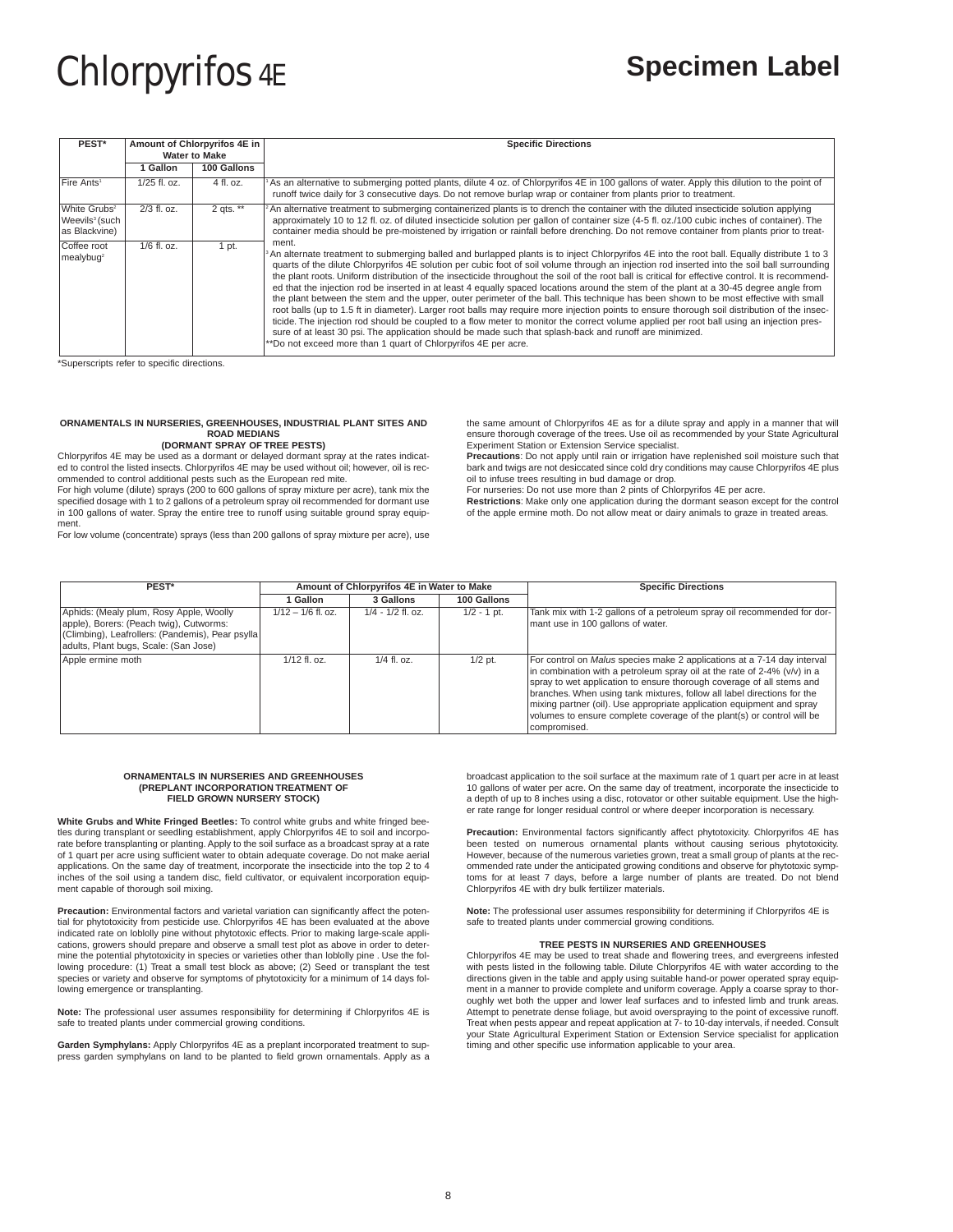| PEST*                                                                                                                                                                                                                                                                                                                                                                                                                                                                                                                                                                                                                                                                                                                                                                                               | Amount of Chlorpyrifos 4E in Water to Make |                   |                 | <b>Specific Directions</b>                                                                                                                                                                                                                                                                                                                                                                                                                                                                                                                                                                                                                                                                                                                                                                                                                                                                                                                                                                                                                                                                                               |  |
|-----------------------------------------------------------------------------------------------------------------------------------------------------------------------------------------------------------------------------------------------------------------------------------------------------------------------------------------------------------------------------------------------------------------------------------------------------------------------------------------------------------------------------------------------------------------------------------------------------------------------------------------------------------------------------------------------------------------------------------------------------------------------------------------------------|--------------------------------------------|-------------------|-----------------|--------------------------------------------------------------------------------------------------------------------------------------------------------------------------------------------------------------------------------------------------------------------------------------------------------------------------------------------------------------------------------------------------------------------------------------------------------------------------------------------------------------------------------------------------------------------------------------------------------------------------------------------------------------------------------------------------------------------------------------------------------------------------------------------------------------------------------------------------------------------------------------------------------------------------------------------------------------------------------------------------------------------------------------------------------------------------------------------------------------------------|--|
|                                                                                                                                                                                                                                                                                                                                                                                                                                                                                                                                                                                                                                                                                                                                                                                                     | 1 Gallon                                   | 3 Gallons         | 100 Gallons     |                                                                                                                                                                                                                                                                                                                                                                                                                                                                                                                                                                                                                                                                                                                                                                                                                                                                                                                                                                                                                                                                                                                          |  |
| Adelgids: (Cooley, Eastern spruce gall, Pine bark),<br>Aphids: (Apple, Chrysanthemum, Cottonwood, Elm leaf,<br>Peach, Rose, Spirea, Woolly), Bagworms <sup>1</sup> , Boxelder<br>bugs, Cankerworms, Catalpa sphinx, Citrus mealybugs,<br>Elm spanworms, Fall webworms <sup>2</sup> , Greenstriped maple-<br>worms, Jackpine budworms, Juniper webworms,<br>Katydids, Lace bugs, Leafhoppers, Leafrollers <sup>3</sup> , Maple<br>leafcutters <sup>4</sup> , Mites <sup>5</sup> : (Clover, Red spider, Southern red),<br>Oak skeletonizers, Poplar Tentmakers, Puss caterpillars,<br>Sawflies, exposed: (Pin oak, Pine), Spring elm caterpil-<br>lars, Spruce budworms, Tent caterpillars: (Eastern,<br>Forest, Western), Walnut caterpillars, Western spruce<br>budworms, Yellownecked caterpillars | $1/12$ oz.                                 | 1/4 fl. oz.       | 8 fl. oz.       | Treat when bagworm larvae are small and actively feeding.<br>For effective control of fall webworms, direct spray into web and immediately<br>surrounding foliage.<br>For control of leafrollers, apply spray before leaves are tightly rolled.<br>Apply spray to maple leafcutter larvae as cases are being formed. Do not<br>treat sugar maple trees intended for maple syrup production.                                                                                                                                                                                                                                                                                                                                                                                                                                                                                                                                                                                                                                                                                                                              |  |
| Beetles: (Fuller rose, Native elm bark <sup>1</sup> ), Leafhoppers,<br>Mahogony webworms, Mealybugs, Mimosa webworms,<br>Moths: (Browntail, Cypress tip, Douglar fir tussock,<br>European pine shoot, Gypsy <sup>2</sup> , Holly bud, Nantucket pine<br>tip, Pandora, Pitch pine tip, Subtropical pine tip,<br>Tussock), Oakworms: (California, Orangestriped,<br>Redhumped), Redhumped caterpillars, Thrips-exposed,<br>Weevils: (Blackvine <sup>3</sup> , Pine reproduction, Yellow poplar)                                                                                                                                                                                                                                                                                                       | 1/6 fl. oz.                                | 1/2 fl.oz.        | 1 pt.           | To reduce foliar feeding on twigs and branches by beetles, apply in the<br>spring or early summer.<br>To kill migrating and invading gypsy moth larvae, treat trunk and foliage.<br>Blackvine weevils are night feeders. Late afternoon spraying will maximize<br>control.                                                                                                                                                                                                                                                                                                                                                                                                                                                                                                                                                                                                                                                                                                                                                                                                                                               |  |
| Beetles: (Cottonwood leaf <sup>1</sup> , Elm leaf, Flea, Willow leaf)                                                                                                                                                                                                                                                                                                                                                                                                                                                                                                                                                                                                                                                                                                                               | 1/6 - 1/3 fl. oz.                          | $1/2 - 1$ fl. oz. | 1 pt. $-$ 1 qt. | For cottonwood leaf beetles, use Chlorpyrifos 4E in water to control larvae<br>and adults infesting cottonwoods. Apply when field counts indicate damaging<br>beetle populations are developing or are present. For seedlings, use 8-20 gal-<br>lons of spray volume per acre.                                                                                                                                                                                                                                                                                                                                                                                                                                                                                                                                                                                                                                                                                                                                                                                                                                           |  |
| Borers <sup>1</sup> , Clearwing moths: (Ash, Dogwood, Lesser<br>peachtree, Lilac, Oak, Rhododendron), Metallic wood:<br>(Bronze birch, Flatheaded appletree, Twolined chestnut,),<br>Longhorned beetles: (Locust, Red oak), Cranberry<br>girdler larvae <sup>2</sup> , Leafminers, Needleminers: (Jeffery pine,<br>Lodgepole pine, Spruce), Scale insects <sup>3</sup> :<br>(Cottonycushion, Cottony maple, Euonymus, Fletcher,<br>Florida wax, Golden oak, Hemispherical, Lecanium,<br>Magnolia, Oak kermes, Oystershell, Pine needle, San<br>Jose, Tea, White birch)                                                                                                                                                                                                                              | $1/3$ fl. oz.                              | $1$ fl. oz.       | $1$ qt.         | For borers, apply Chlorpyrifos 4E to the trunks and lower limbs of trees and<br>shrubs when the adults begin to emerge. Consult your State Agricultural<br>Experiment Station or Extension Service specialist for proper time to treat in<br>your area. Apply uniformly as a coarse low-pressure spray. Pheromone traps<br>may aid in detection of adult clearwing moths.<br>Apply 1 quart of Chlorpyrifos 4E per acre to cranberry girdler larvae infesting<br>Douglas fir seedlings. Direct spray at the lower crown and stems using 50<br>gals. of water per acre. Irrigate immediately after application for soil penetra-<br>tion of 1-2 inches. Treat after egg laying during the summer.<br>Time applications for control of scale insects when crawlers or first two<br>stages of settled nymphs are present.                                                                                                                                                                                                                                                                                                    |  |
| Northern pine weevil, Pales weevil                                                                                                                                                                                                                                                                                                                                                                                                                                                                                                                                                                                                                                                                                                                                                                  | 1 fl. oz.                                  | 3 fl. oz.         | $3$ qts. **     | Apply as a cut stump spray or drench in winter or early spring.<br>** Do not exceed 1 quart of Chlorpyrifos 4E per acre.                                                                                                                                                                                                                                                                                                                                                                                                                                                                                                                                                                                                                                                                                                                                                                                                                                                                                                                                                                                                 |  |
| Borers: (Cottonwood, Peachtree) <sup>1</sup>                                                                                                                                                                                                                                                                                                                                                                                                                                                                                                                                                                                                                                                                                                                                                        | 1 fl. oz.                                  | 3 fl. oz.         | 3 qts. **       | For peachtree borers, apply Chlorpyrifos 4E in water to flowering trees and<br>shrubs of the genus Prunus as a trunk spray before newly hatched larvae<br>enter the trees. Apply as a coarse low-pressure spray. Thoroughly wet all bark<br>areas from ground level to scaffold limbs.<br>** Do not exceed more than 1 quart of Chlorpyrifos 4E per acre.                                                                                                                                                                                                                                                                                                                                                                                                                                                                                                                                                                                                                                                                                                                                                                |  |
| Beetles <sup>1</sup> : (Cottonwood leaf, Elm leaf, Flea, Fuller rose,<br>Native elm bark <sup>2</sup> , Willow leaf)                                                                                                                                                                                                                                                                                                                                                                                                                                                                                                                                                                                                                                                                                | 1 1/3 fl. oz.                              | 4 fl. oz.         | 1 gal. $**$     | For preventative treatment, apply spray to the main trunk of trees in the early<br>spring or when threat of attack exists from nearby infested trees. For reme-<br>dial treatment, apply the spray to the main trunk of infested trees or logs<br>when damage occurs but before adult beetles begin to emerge.<br>To prevent native elm bark beetles from overwintering in uninfested trees,<br>apply a dilution of 1 gallon per 100 gals. of water (1 1/3 fl. oz. per gallon) as<br>a spray to the bottom 9 ft. of the trunk. Wet the trunk thoroughly but do not<br>spray to runoff. Care should be taken to apply the spray to the base of the<br>root flare. Applications can be made from spring to early fall. To reduce twig<br>and branch feeding on trees deemed to be of high value, apply as spray to<br>the tree crown using a dilution of 1 gallon per 100 gals. of water (1 1/3 fl. oz.<br>per gallon). Applications should be made in the spring or early summer<br>using a sprayer that will give thorough coverage to the tree crown.<br>* Do not exceed more than 1 quart of Chlorpyrifos 4E per acre. |  |
| Weevils: (such as Northern pine, Pitch eating, Twig)                                                                                                                                                                                                                                                                                                                                                                                                                                                                                                                                                                                                                                                                                                                                                | 5 1/3 fl. oz.                              | 16 fl. oz.        |                 | Treat pine seedlings immediately after transplanting. Treat each seedling with<br>enough spray to thoroughly wet the foliage and stem to the point of runoff.<br>For nurseries, do not use more than 6 gals. of spray dilution per acre.                                                                                                                                                                                                                                                                                                                                                                                                                                                                                                                                                                                                                                                                                                                                                                                                                                                                                 |  |

\*Superscripts refer to specific directions.

# **TURF, INDUSTRIAL PLANT, AND ROAD MEDIAN OUTDOOR USES**

Apply Chlorpyrifos 4E to control the pests listed in the following table at the recommended dosages and in accordance with the directions given below or as recommended by your local Agricultural Extension Service specialist. Dilute Chlorpyrifos 4E in water and apply as

a coarse, low-pressure spray using suitable application equipment. Except as noted, thor-oughly water immediately after treatment to wash the insecticide into the turf. The area to be treated should be moist at the time of treatment. Spray when pests first appear, retreat when needed.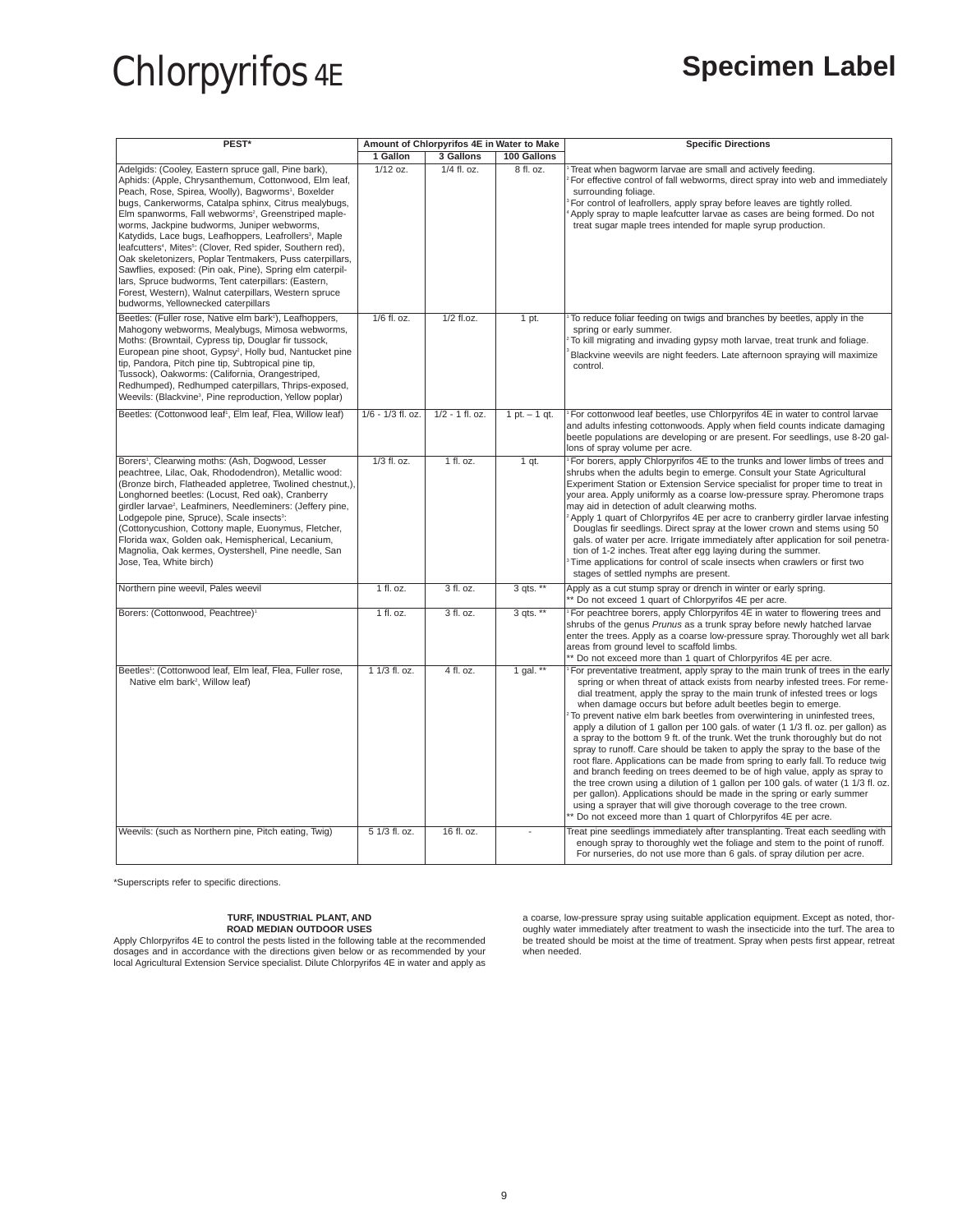| PEST <sup>*</sup>                                                                                                                                                                                                                                                                                                                                                                                                                                                                                                                                | Amount of<br>Chlorpyrifos 4E per |            | <b>Specific Directions</b>                                                                                                                                                                                                                                                                                                                                                                                                                                                                                                                                                                                                                                                                                                                                                                                                                                                                                                                                                                                                                                                                                                                                                                                                                                                                                                                                                                                                                                                                                                                                                                                                                                                                                    |  |
|--------------------------------------------------------------------------------------------------------------------------------------------------------------------------------------------------------------------------------------------------------------------------------------------------------------------------------------------------------------------------------------------------------------------------------------------------------------------------------------------------------------------------------------------------|----------------------------------|------------|---------------------------------------------------------------------------------------------------------------------------------------------------------------------------------------------------------------------------------------------------------------------------------------------------------------------------------------------------------------------------------------------------------------------------------------------------------------------------------------------------------------------------------------------------------------------------------------------------------------------------------------------------------------------------------------------------------------------------------------------------------------------------------------------------------------------------------------------------------------------------------------------------------------------------------------------------------------------------------------------------------------------------------------------------------------------------------------------------------------------------------------------------------------------------------------------------------------------------------------------------------------------------------------------------------------------------------------------------------------------------------------------------------------------------------------------------------------------------------------------------------------------------------------------------------------------------------------------------------------------------------------------------------------------------------------------------------------|--|
|                                                                                                                                                                                                                                                                                                                                                                                                                                                                                                                                                  | 1,000 sq. feet                   | Acre       |                                                                                                                                                                                                                                                                                                                                                                                                                                                                                                                                                                                                                                                                                                                                                                                                                                                                                                                                                                                                                                                                                                                                                                                                                                                                                                                                                                                                                                                                                                                                                                                                                                                                                                               |  |
| Ticks <sup>1</sup> : (American dog, Cattle fever,<br>Gulf coast, Lone star)                                                                                                                                                                                                                                                                                                                                                                                                                                                                      | $1/4$ fl. oz.                    | 1 1/2 pts. | For control of ticks, treat soil and other areas likely to serve as harborage sites for ticks that have removed them-<br>selves from their host. Spray surfaces to be treated until wet but do not create excessive runoff. Note: This appli-<br>cation is intended as a premise spray only.<br>Do not use as a direct spray on livestock or any sites that may come in contact with livestock.                                                                                                                                                                                                                                                                                                                                                                                                                                                                                                                                                                                                                                                                                                                                                                                                                                                                                                                                                                                                                                                                                                                                                                                                                                                                                                               |  |
| Ants: (including foraging fire ants),<br>Armyworms: (Beet, Fall,<br>Yellowstriped), Centipedes,<br>Chiggers <sup>1</sup> , Chinch bugs, Clover<br>mites, Cutworms, Crickets, Deer<br>ticks <sup>2</sup> , Earwigs, Fiery skipper, Fire<br>ants (mounds) <sup>3</sup> , Fleas, Gnats,<br>Grasshoppers, Greenbug aphids,<br>June beetles, Leafhoppers,<br>Lucerne moths, Millipedes, Mites:<br>(Clover, Bermudagrass stunt,<br>Formula grass, Winter grain),<br>Pillbugs, Sod webworms <sup>4</sup> : (Lawn<br>moths), Sowbugs, Ticks <sup>1</sup> | 3/4 fl. oz.                      | $1$ qt.    | Apply Chlorpyrifos 4E for area control of ticks and chiggers infesting golf course turf, turf in road medians, and<br>industrial plant sites where these pests are present and create a nuisance or a possible public health problem.<br>Do not allow public use of treated areas during application or until spray has dried. Apply Chlorpyrifos 4E in<br>water at the rate of 1/2 pint/acre (equivalent to 1/6 fl. oz. per 1,000 sq. ft) using a hydraulic sprayer, mist applica-<br>tor, knap sack sprayer, or other suitable hand or power-operated spray equipment. Treat low underbrush, grassy<br>areas, weeds, and ground surface and debris using enough spray volume to obtain thorough coverage, usually<br>40-100 gals./acre.<br>Apply Chlorpyrifos 4E in water at the rate of 1 quart per acre or 3/4 fl. oz. per 1,000 sq. ft. for control of deer ticks.<br>Treat low underbrush, turf, grassy areas, weeds, and ground surface and debris, using enough spray volume to<br>obtain thorough coverage.<br>For individual fire ants mounds, apply Chlorpyrifos 4E as a drench, diluted at the rate of 1 fl. oz. per 4 gals. of<br>water. Gently sprinkle a total of 1 gallon of the diluted emulsion over the surface of each mound using a gentle<br>spray (such as a sprinkler can). Thoroughly wet mound and surrounding areas to a 4 ft. diameter (12 sq. ft).<br>Apply in cool weather (65°F-80°F), or in early morning or later evening hours. Treat new mounds as they appear.<br>Pressurized spray may disturb the ants and cause migration, reducing product effectiveness.<br>For sod webworms, watering or mowing of the treated area should be delayed for 24 hours after treatment. |  |
| European crane fly                                                                                                                                                                                                                                                                                                                                                                                                                                                                                                                               | $1$ fl. oz.                      | $1$ qt.    |                                                                                                                                                                                                                                                                                                                                                                                                                                                                                                                                                                                                                                                                                                                                                                                                                                                                                                                                                                                                                                                                                                                                                                                                                                                                                                                                                                                                                                                                                                                                                                                                                                                                                                               |  |
| Turfgrass weevil (Hyperodes) <sup>1</sup>                                                                                                                                                                                                                                                                                                                                                                                                                                                                                                        | $11/2$ fl. oz.                   | $1$ qt.    | Make application to problem areas in mid-April and again in mid-May or as recommended by your local<br>Agricultural Extension Service specialist.                                                                                                                                                                                                                                                                                                                                                                                                                                                                                                                                                                                                                                                                                                                                                                                                                                                                                                                                                                                                                                                                                                                                                                                                                                                                                                                                                                                                                                                                                                                                                             |  |
| White grubs <sup>1</sup> : (Black turfgrass)<br>ataenius, European chafer,<br>Japanese beetle larvae, Southern<br>and Northernmasked chafer)                                                                                                                                                                                                                                                                                                                                                                                                     | $11/2 - 3$ fl. oz.               | $1$ qt.    | Spray when white grubs are young and actively feeding near the soil surface, usually during late July and August<br>or as recommended by your local Agricultural Extension Service specialist. Immediately after spraying, irrigate<br>the treated area with 1/2 to 1 inch of water to wash the insecticide deep into the thatch or into the underlying<br>soil.                                                                                                                                                                                                                                                                                                                                                                                                                                                                                                                                                                                                                                                                                                                                                                                                                                                                                                                                                                                                                                                                                                                                                                                                                                                                                                                                              |  |
| Billbug adults, such as: (Bluegrass,<br>Denver, Hunting)                                                                                                                                                                                                                                                                                                                                                                                                                                                                                         | $3/4 - 3$ fl. oz.                | $1$ qt.    | Spray early in the season when adult billbugs first appear.                                                                                                                                                                                                                                                                                                                                                                                                                                                                                                                                                                                                                                                                                                                                                                                                                                                                                                                                                                                                                                                                                                                                                                                                                                                                                                                                                                                                                                                                                                                                                                                                                                                   |  |
| <b>Mole Crickets</b>                                                                                                                                                                                                                                                                                                                                                                                                                                                                                                                             | 1 1/2 fl. oz.                    | $1$ qt.    | For mole crickets in golf course turf, turf in road medians, and industrial plant site turfgrass, apply through high-<br>pressure injection or other suitable subsurface placement application equipment. Depending on the application<br>equipment used, follow the manufacturer's recommendation for calibration and the volume of spray per acre need-<br>ed to provide control or as recommended by your local Agricultural Extension Service specialist. Apply when<br>young nymphs are active.                                                                                                                                                                                                                                                                                                                                                                                                                                                                                                                                                                                                                                                                                                                                                                                                                                                                                                                                                                                                                                                                                                                                                                                                          |  |
| Imported Fire Ants in commercial<br>sod                                                                                                                                                                                                                                                                                                                                                                                                                                                                                                          |                                  | $1$ qt.    | Apply Chlorpyrifos 4E as a spray to the area of sod to be cut. Immediately after application, irrigate treated area<br>with at least 1/2 acre-inch of water or a sufficient volume to thoroughly soak below the cut line. Do not apply a vol-<br>ume or rate of water to caused runoff. Sod can be cut when vegetation has dried and when soil is moist, but not<br>wet.                                                                                                                                                                                                                                                                                                                                                                                                                                                                                                                                                                                                                                                                                                                                                                                                                                                                                                                                                                                                                                                                                                                                                                                                                                                                                                                                      |  |

\*Superscripts refer to Specific Directions.

# **OUTSIDE SURFACES AND AROUND INDUSTRIAL PLANT SITES (SUCH AS AROUND WAREHOUSES, FOOD PROCESSING AND FOOD MANUFACTURING SITES)**

Chlorpyrifos 4E may be applied as a residual spray to and around outside surfaces of nonresidential buildings and structures. Permitted areas of use include, but are not limited to: fences, pre-construction foundations, refuse dumps, outside of walls, and other areas where pests congregate or have been seen. Do not allow adults, children, or pets to con-tact treated surfaces until sprays have dried. Keep out of fish pools and other bodies of

water. Do not feed treated grass cuttings (hay) or seed screenings to livestock, or use treated hay for livestock bedding. Do not treat vegetable gardens. Repeat treatment as needed<br>to maintain effectiveness. Unless prohibited by a products' label, users, at their own dis-<br>cretion, can tank mix pesticides currentl a small jar compatibility test using proper proportions to check for physical compatibility prior to tank mixing. Do not tank mix this product with products containing dichlorvos (DDVP).

| PEST*                                                                                                                                                                                                                                                                                                                                                                                                          |                | Amount of Chlorpyrifos 4E in Water to Make |             | <b>Specific Directions</b>                                                                                                                                                                                                                                                                                                                                                                                                                                                                                                                                                                                                                                                                                                      |
|----------------------------------------------------------------------------------------------------------------------------------------------------------------------------------------------------------------------------------------------------------------------------------------------------------------------------------------------------------------------------------------------------------------|----------------|--------------------------------------------|-------------|---------------------------------------------------------------------------------------------------------------------------------------------------------------------------------------------------------------------------------------------------------------------------------------------------------------------------------------------------------------------------------------------------------------------------------------------------------------------------------------------------------------------------------------------------------------------------------------------------------------------------------------------------------------------------------------------------------------------------------|
|                                                                                                                                                                                                                                                                                                                                                                                                                | Gallon         | 10 Gallons                                 | 50 Gallons  |                                                                                                                                                                                                                                                                                                                                                                                                                                                                                                                                                                                                                                                                                                                                 |
|                                                                                                                                                                                                                                                                                                                                                                                                                |                | For Band Treatment <sup>1</sup>            |             |                                                                                                                                                                                                                                                                                                                                                                                                                                                                                                                                                                                                                                                                                                                                 |
| Ants, Bees, Beetles, Boxelder bugs (for other<br>true bugs), Carpenter ants, Centipedes,<br>Clover mites, Cockroaches: (American, Asian,<br>Brownbanded, German, Oriental, Smokey<br>brown), Crickets, Earwigs, Elf leaf beetles<br>(adults), Firebrats, Fleas, Flies, Hornets,<br>Millipedes, Pillbugs, Scorpions <sup>2</sup> , Silverfish,<br>Sowbugs, Spiders, Springtails, Ticks, Wasps,<br>Yellowjackets | $1/4$ tsp.     | 3/4 fl. oz.                                | 4 fl. oz.   | <sup>1</sup> To help prevent infestation of non-residential buildings, treat a band of<br>soil 6-10 ft. wide around and adjacent to buildings including the building<br>foundation to a height of 2-3 ft. where pests are active and may find<br>entrance. Use 4 fl. oz. of Chlorpyrifos 4E per 50 gals. of water and apply<br>as a coarse spray at the rate of about 10 gals. of spray mixture per 1,000<br>sq. ft. to thoroughly and uniformly wet the band area.<br><sup>2</sup> For scorpions, treat or remove accumulations of lumber, firewood, and<br>other materials that serve as insect harborage sites. Make a thorough<br>perimeter treatment around the structure using directions for band treat-<br>Iment above. |
|                                                                                                                                                                                                                                                                                                                                                                                                                |                | <b>For Outside Surfaces</b>                |             |                                                                                                                                                                                                                                                                                                                                                                                                                                                                                                                                                                                                                                                                                                                                 |
|                                                                                                                                                                                                                                                                                                                                                                                                                | $11/3$ fl. oz. | $131/3$ fl. oz.                            | 2 qts. $**$ | Do not exceed 1 gt. of Chlorpyrifos 4E per acre.                                                                                                                                                                                                                                                                                                                                                                                                                                                                                                                                                                                                                                                                                |

\*Superscripts refer to Specific Directions.

# **ANTS, TERMITES AND MISCELLANEOUS PESTS**

| PEST*                                                                                                                                                                                        | Amount of Chlorpyrifos 4E in Water to Make |               |              | <b>Specific Directions</b>                                                                                                                                                                                                                                                                                                                                                                                                                                          |
|----------------------------------------------------------------------------------------------------------------------------------------------------------------------------------------------|--------------------------------------------|---------------|--------------|---------------------------------------------------------------------------------------------------------------------------------------------------------------------------------------------------------------------------------------------------------------------------------------------------------------------------------------------------------------------------------------------------------------------------------------------------------------------|
|                                                                                                                                                                                              | Gallon                                     | 3 Gallons     | 100 Gallons  |                                                                                                                                                                                                                                                                                                                                                                                                                                                                     |
| Ants, Cockroaches: (American, Asian,<br>Brownbanded, German, Oriental,<br>Smokey brown, Wood), Fire ants (forag-<br>ling workers), Fire ants (mounds) <sup>1</sup> ,<br>Sowbugs, Springtails | $1/6$ fl. oz.                              | $1/2$ fl. oz. | pt.          | <sup>1</sup> For fire ant mound treatment, apply as a drench. Dilute 1 fl. oz. per 4 gallons or<br>water. Gently sprinkle 1-2 gallons of the diluted insecticide over the surface of<br>each mound and surrounding areas to a 2-foot diameter. Apply in cool weather<br>(65°F-80°F), or in early morning or late evening hours. Treat new mounds as they<br>appear. Pressurized sprays may disturb the ants and cause migration, reducing<br>product effectiveness. |
| Carpenter ants <sup>2</sup> , Termites                                                                                                                                                       | $22/3$ fl. oz.                             | $8$ fl. oz.   | 2 gals. $**$ | <sup>2</sup> Locate carpenter ant nests and drench thoroughly. ** Do not exceed 1 quart of<br>Chlorpyrifos 4E per acre.                                                                                                                                                                                                                                                                                                                                             |

\*Superscripts refer to specific directions.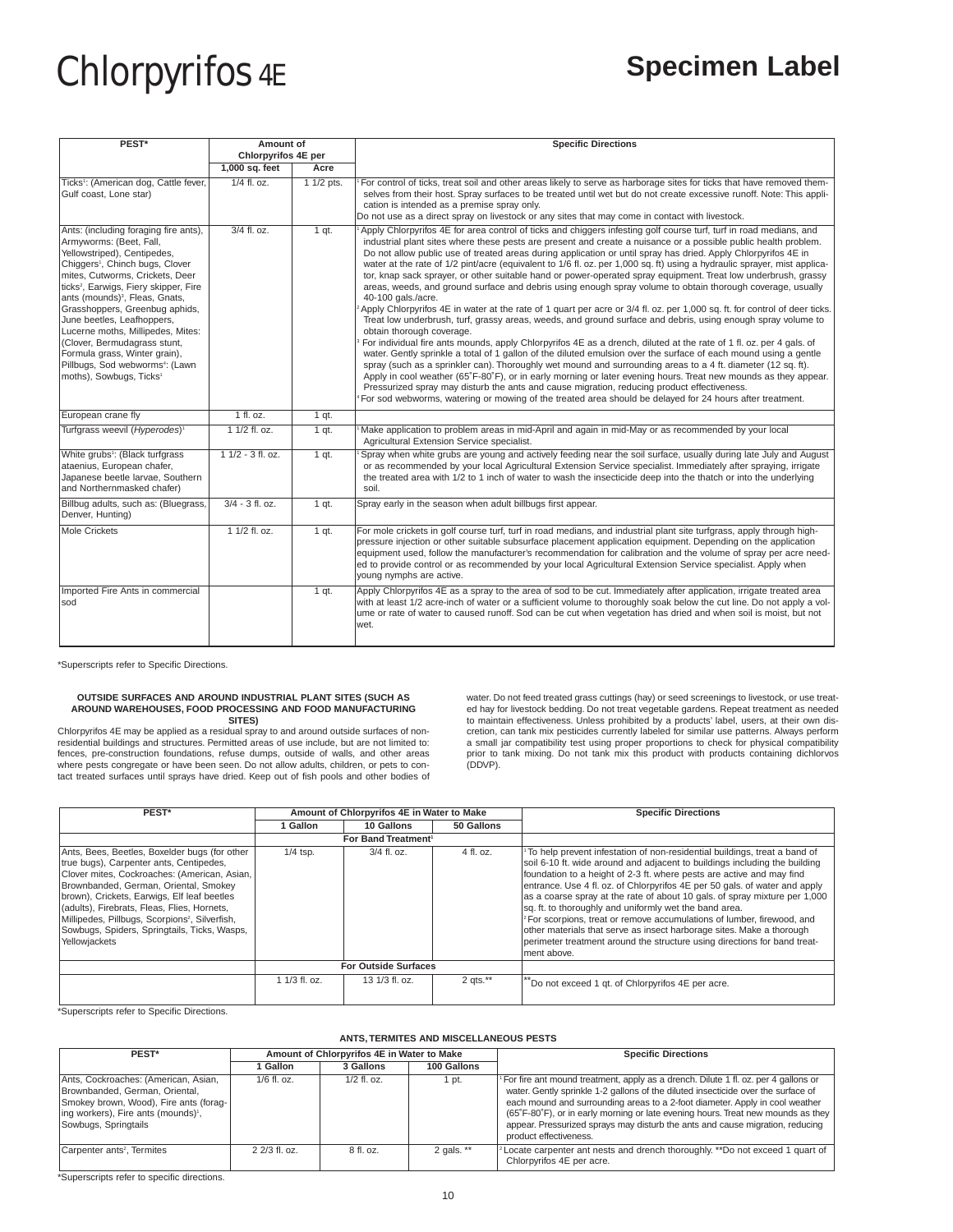# **GENERAL CONTROL OF WOOD-INFESTING INSECTS**

Mix Chlorpyrifos 4E with water and apply as a general surface or localized injection treatment with pressurized sprayers or other equipment suitable for applying insecticides to localized areas. Avoid contact with treated surfaces until spray has dried. Cover or remove exposed foods before treatment. Do not apply where electrical short circuits could occur. Permitted areas of use include, but are not limited to: wood surfaces, voids, and channels in damaged woods, junctions between wood and foundation, gaps between wooden members. Not for use in wood treatment in residential areas.

**Mixing Directions:** To make a 0.5% water based spray, mix 1 1/3 fl. oz. of Chlorpyrifos 4E per each gallon of spray mixture. A stable emulsion can be formed by first adding approximately one-half of the required amount of water to a spray tank followed by adding the proper amount of Chlorpyrifos 4E, then the remaining water. Close the tank and shake vigorously for 5 to 10 minutes.

**Tank Mixing**: Unless prohibited by a product's label, users, at their own discretion can tank mix pesticides currently labeled for similar use patterns. Always perform a jar compatibility test using proper proportions to check for physical compatibility prior to tank mixing. Do not tank mix this product with products containing dichlorvos (DDVP).

**Application Methods**: This product may be applied either by brushing onto targeted surfaces or as a coarse spray. Equipment capable of delivering a coarse, low-pressure (about 25 psi) spray is recommended for treatment of large or overhead areas. Use sufficient amount of spray dilution to cover the area to the point of wetness but avoid spraying to the point of runoff.

| PEST*                       | <b>Specific Directions</b>                                                                                                                                                      |
|-----------------------------|---------------------------------------------------------------------------------------------------------------------------------------------------------------------------------|
| Beetles <sup>1</sup> :      | Beetles may be controlled by applying spray mixture to infested areas, or areas where infestations are likely to occur. These areas include, but are not limited to wood        |
| I(Anobiidae.                | surfaces, voids, and channels in damaged wood, in spaces between wooden members of a structure, and junctions between wood and foundations. Use the follow-                     |
| Bostrichidae,               | ing quidelines to determine the appropriate rates of application: New wood (typically less than 10 years of age), apply at about 1 gallon of dilution per 150 sq. ft. Old       |
| Cerambycidae,               | wood (typically greater than 10 years of age), apply at about 1 gallon of dilution per 100 sq. ft.                                                                              |
| Lyctidae),                  | Control wood infesting ants by applying spray mixture around doors and windows, cracks or crevices, or other areas where ants may enter, crawl, or hide. Primary                |
| Carpenter ants <sup>2</sup> | colonies are typically found outside through an exterior inspection. Correction of sanitation and structural deficiencies or landscape modifications may be necessary           |
| l(and other wood            | for effective control.                                                                                                                                                          |
| infesting ants),            | Termites can be treated by applying spray mixture to infested areas, or areas where infestations are likely to occur. This includes, but is not limited to wood surfaces,       |
| Carpenter bees,             | voids and channels in damaged wood, in spaces between wooden members of a structure, and junctions between wood and foundations. This treatment is intended                     |
| Termites <sup>3,4</sup>     | to kill localized infestations of workers and winged reproductive forms of termites and to prevent infestations for a temporary period. This application is not intended        |
|                             | as a substitute for soil treatment.                                                                                                                                             |
|                             | Chlorpyrifos 4E treatment will kill workers and/or winged reproductive forms of termites present at the time of application only. Applications of Chlorpyrifos 4E will not      |
|                             | provide structural protection nor substitute for mechanical alteration, soil or foundation treatment with termiticide. This product is not to be used as sole protection        |
|                             | against termites, as it is not intended for use for elimination of termite infestations nor for protection against future infestations. A professional inspection is recommend- |
|                             | ed.                                                                                                                                                                             |

\*Superscripts refer to specific directions.

**SORGHUM**

Use Chlorpyrifos 4E Insecticide for control of the following pests at the dosage indicated:

| <b>PEST</b>                                               | <b>CHLORPYRIFOS 4E</b> | <b>SPECIFIC DIRECTIONS</b>                                                                                                                                                                                                                                                                                                                                                                                 |
|-----------------------------------------------------------|------------------------|------------------------------------------------------------------------------------------------------------------------------------------------------------------------------------------------------------------------------------------------------------------------------------------------------------------------------------------------------------------------------------------------------------|
| Sorghum midge                                             | 1/2 pint/acre          | Apply when 30 to 50% of the seed heads are in bloom. Repeat at 3-day intervals if neces-<br>sary.                                                                                                                                                                                                                                                                                                          |
| Grasshoppers, Yellow sugar cane aphid and other<br>aphids | $1/2 - 1$ pint/acre    |                                                                                                                                                                                                                                                                                                                                                                                                            |
| Greenbug                                                  | $1/2 - 2$ pints/acre   | For infestations of greenbug that are difficult to control, use a higher dosage within the indi-<br>cated rate range.                                                                                                                                                                                                                                                                                      |
| Chinch bugs, Lesser cornstalk borer                       | 1 - 2 pints/acre       | Apply as a directed spray toward the base of the plant using power-operated ground spray<br>equipment with sufficient water to ensure coverage of an 8-12 inch band centered on the row.<br>On plants less than 6 inches high, apply an 8- to 12-inch band over the row. Do not reduce<br>the dosage for banded or directed applications. Concentrate the full labeled dosage rate in<br>the treated zone. |
| Webworms                                                  | pint/acre              |                                                                                                                                                                                                                                                                                                                                                                                                            |
| Armyworms, Corn earworm, Cutworms                         | 1 - 2 pints/acre       |                                                                                                                                                                                                                                                                                                                                                                                                            |
| European and Southwestern corn borer                      | 1 1/2 - 2 pints/acre   |                                                                                                                                                                                                                                                                                                                                                                                                            |

Mix the specified dosage in enough water to ensure thorough coverage and apply using suitable aerial or ground spray equipment. To minimize chemical injury, do not apply Chlorpyrifos 4E to drought stressed grain sorghum within 3 days following irrigation or rain except where the product is applied in irrigation water.

Chlorpyrifos 4E may also be applied through sprinkler irrigation systems as a postemergence broadcast application to control the above listed foliar pests. For best results, use the recommended rate of Chlorpyrifos 4E per acre. Maintain vigorous tank agitation to assure uniformity of the application throughout the injection period. See **SPRINKLER IRRIGATION** section for further information.

**RESTRICTIONS:** The treated crop is not to be used for grain, forage, fodder, hay, or silage within 30 days after application of 1 pint of Chlorpyrifos 4E per acre or within 60 days after application of rates above 1 pint per acre. Do not treat sweet varieties of sorghum. Do not apply more than 3 pints of Chlorpyrifos 4E per acre per season. Do not make more than 3 applications per season.

# **SOYBEANS**

For use to control armyworms, bean leaf beetle, corn earworm, cutworms, European corn borer, grasshoppers, green cloverworm, lesser cornstalk borer, Mexican bean beetle, saltmarsh caterpillar and other woollybears, southern green stink bug, spider mites, and velvetbean caterpillar.

# **Soil Treatment**

Use Chlorpyrifos 4E at the rate of 1 to 2 pints per acre to control cutworms and lesser cornstalk borer. Mix the specified dosage in a minimum of 10 gallons of spray per acre and apply to the soil surface using suitable ground spray equipment. Equivalent rates of insec-ticide spray required per 100 feet of row for various row spacing are given in the accompanying table. For at-plant treatments, apply the insecticide over the row in a 4- to 6-inch band in front of the planter shoe or press wheel or after the press wheel followed by a drag chain for light incorporation. Do not apply as an in-furrow treatment. For postemergence rescue treatments, apply as a directed spray in a 9- to 12-inch band at the base of the plant. To plants under 6 inches high, apply over-the-top in a 6- to 12-inch band. Treat when field counts or conditions indicate that pests are or may become a problem.

## **Fluid Ounces of Spray Required Per 100 Feet of Row for Various Row Spacing**

| Volume of Spray Per<br>Acre | 36"  | 32"  | 28"  | 24"  |
|-----------------------------|------|------|------|------|
| 10 gallons                  | 8.8  | 7.9  | 6.9  | 5.9  |
| 15 gallons                  | 13.2 | 11.8 | 10.3 | 8.8  |
| 20 gallons                  | 17.6 | 15.7 | 13.7 | 11.8 |

## **Foliar Treatment**

Use Chlorpyrifos 4E at the following rate by application in sufficient water to ensure thorough coverage of treated plants:

| <b>PEST</b>                                                                                                  | <b>CHLORPYRIFOS 4E</b> |
|--------------------------------------------------------------------------------------------------------------|------------------------|
| European corn borer, Southern green stink bug                                                                | 2 pints/acre           |
| Bean leaf beetle, Cutworms, Corn earworm,<br>Saltmarsh caterpillar and other woollybears, soy-<br>bean aphid | 1 - 2 pints/acre       |
| Mexican bean beetle, Armyworms                                                                               | $1 - 1$ 1/2 pints/acre |
| Velvetbean caterpillar, Grasshoppers, Green clover-<br>worm, Spider mites                                    | $1/2 - 1$ pint/acre    |

Apply as a broadcast spray using either aerial or ground equipment when field counts indicate damaging insect populations are developing or present; retreat as necessary to main-tain control. For effective control of spider mites when large numbers of eggs are present, apply a second spray 3 to 5 days after initial treatment to control newly-hatched nymphs. On determinate soybeans, do not apply more than one application after pod set.

Chlorpyrifos 4E insecticide may also be applied through sprinkler irrigation systems as a postemergence broadcast application to control the above listed foliar pests. For best results, use the recommended rate of Chlorpyrifos 4E per acre. Maintain vigorous tank agi-tation to assure uniformity of the application throughout the injection period. See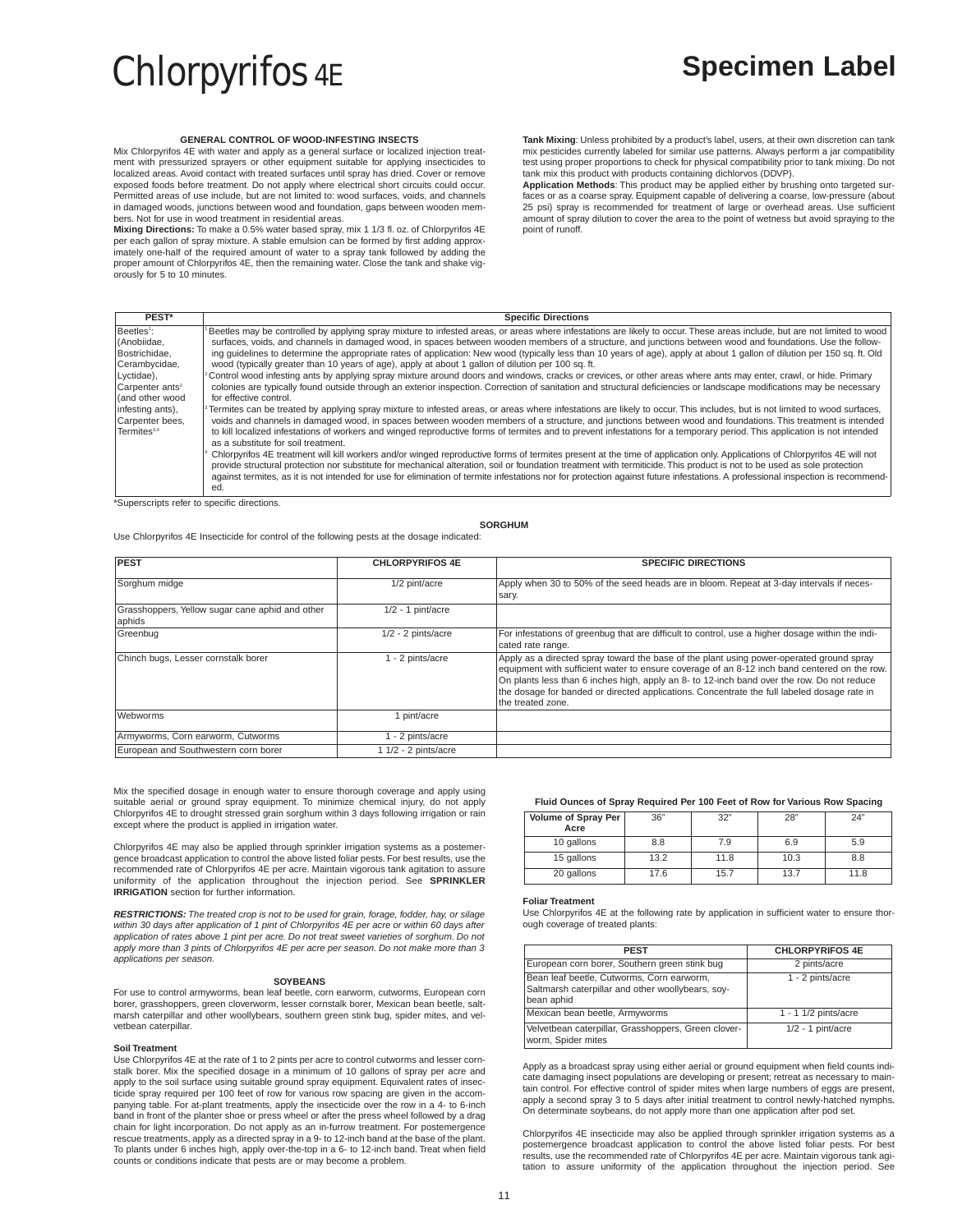**SPRINKLER IRRIGATION** section for further information.

**RESTRICTIONS:** Do not apply more than 6 pints (3 lbs. a.i.) of Chlorpyrifos 4E per acre per season. Do not make more than 3 applications per season. Do not apply last treatment within 28 days before harvest nor apply last two treatments closer than 14 days apart. Do not allow livestock to graze in treated areas or otherwise feed treated soybean forage, hay, and straw to meat or dairy animals.

# **STRAWBERRIES**

Use Chlorpyrifos 4E by application as a broadcast foliar spray to control strawberry bud weevil at the rate of 1 quart per acre. Apply in a minimum of 40 gallons of spray per acre when buds first appear and 10 to 14 days later. Do not apply after berries start to form or when berries are present. Chlorpyrifos 4E should not be tank mixed with pesticides, surfactants, or fertilizer formulations unless prior use has shown the combination noninjurious under your current conditions of use. Phytotoxicity may occur when Chlorpyrifos 4E is applied to strawberries experiencing high temperature and drought stress.

**RESTRICTIONS:** For prebloom use only. Do not make more than two applications per season or apply within 21 days before harvest.

## **SUNFLOWERS**

For use to control cutworms, sunflower beetle larvae and adults, stem weevil, sunflower moth, banded sunflower moth, woollybears, seed weevil, and grasshoppers.

# **Preplant Incorporation Treatment**

Use Chlorpyrifos 4E insecticide at the following rates by application in sufficient water to the soil surface and incorporate into the soil:

|         | <b>CHLORPYRIFOS 4E</b> |
|---------|------------------------|
| utworms | s/acre<br>f            |

Use recommended rate in not less than 10 gallons of water per acre and apply as a broadcast spray to the soil surface using suitable power-operated ground spray equipment. On the same day of treatment, incorporate the insecticide into the top 2 to 4 inches of soil using a disc, field cultivator, or equivalent equipment.

## **Postemergence Treatment**

Use Chlorpyrifos 4E for control of the following pests at the dosage indicated by application in sufficient water to ensure thorough coverage of treated plants:

| <b>PEST</b>                                                                                                            | <b>CHLORPYRIFOS 4E</b> |
|------------------------------------------------------------------------------------------------------------------------|------------------------|
| <b>Cutworms</b>                                                                                                        | 2 - 3 pints/acre       |
| Sunflower beetle larvae and adults, Stem weevil,<br>Sunflower moth, Banded sunflower moth,<br>Woollybears, Seed weevil | $1 - 1$ 1/2 pints/acre |
| Grasshoppers                                                                                                           | 1 pint/acre            |

Apply as a broadcast spray using either aerial (fixed-wing or helicopter) or power-operated ground spray equipment when field counts indicate that pests are or may become a prob-lem. For cutworm control, a second treatment may be made 7 to 10 days later if needed. For stem weevil control, optimal treatment time is within 5 to 7 days after adult weevils begin to appear. For sunflower moth control, make first application during early 1 to 5 percent bloom stage. A second treatment may be made 7 days later if needed. For seed weevil control, treat when field counts indicate there are 10 to 12 adults per plant for oil crops and 1 to 3 adults per plant on confectionery crops.

Additional treatments should be made at successive 7- to 10-day intervals if field counts indicate need to retreat. For sunflower beetle larvae or adult control, treat when field counts indicate there are 10 larvae or 1 to 2 adults per seedling. Additional treatments may be made at successive 7- to 10-day intervals if field counts indicate need to retreat.

**RESTRICTIONS:** Do not apply more than 6 pints of Chlorpyrifos 4E per acre per season. Do not make more than 3 applications per season. Do not apply within 42 days before harvest. Do not allow livestock to graze in treated areas.

## **SUGAR BEETS**

Apply Chlorpyrifos 4E as a broadcast foliar spray at a rate of 1/2 to 1 pint per acre to control grasshoppers, 1-1/2 to 2 pints per acre to control beet armyworms, and 2 pints per acre to control cutworms. Treat when field counts indicate that damaging insect populations are or may be a problem. Mix the specified dosage with 2 to 5 gallons of water per acre and apply using suitable aerial spray equipment or with 10 to 30 gallons of water per acre when using power-operated ground spray equipment. Retreat as necessary to maintain control.

**RESTRICTIONS:** Do not apply within 30 days before harvest of beet roots and tops. Do not make more than 3 applications per season. Do not apply more than a total of 6 pints (3 lbs. a.i.) per acre per season. Do not allow livestock to graze in treated areas nor harvest treated beet tops as feed for meat or dairy animals within 30 days after last treatment.

# **SWEET POTATOES**

Use Chlorpyrifos 4E to reduce the feeding damage caused by populations of Conderus<br>wireworm, Systena flea beetle, and the sweet potato flea beetle. Apply at the rate of 4 pints per acre as a broadcast (overall) spray to the soil surface followed by incorporation. Mix the specified dosage with enough water to obtain uniform coverage and apply as a coarse spray using suitable ground spray equipment. Incorporate the insecticide to a depth of 4 to 6 inches as soon as possible after application by using a rotary hoe, disc cultivator, or other suitable incorporation equipment. Plant the crop in the usual manner no later than 14 days after treatment (any delay in planting will reduce the length of time that Chlorpyrifos 4E will protect against feeding damage). Chlorpyrifos 4E will not control false wireworms or white-fringed beetle or other grubs that attack sweet potatoes.

**RESTRICTIONS**: Do not make more than one application per season. Do not harvest with-

in 125 days of treatment.

# **TOBACCO\***

Use Chlorpyrifos 4E for preplant treatment to control larvae of cutworms, flea beetles, mole crickets, root maggots, and wireworms. Apply 4 pints (2 lbs. a.i.) of Chlorpyrifos 4E per acre in not less than 10 gallons of water as a broadcast (overall) spray to the soil surface one week before transplanting. Immediately following application, incorporate the insecticide into the soil to a depth of 2 to 4 inches using suitable equipment. The application of Chlorpyrifos 4E will also suppress the movement of imported fire ants into treated fields.

To control the above insects and low to moderate populations of rootknot nematodes in North Carolina, South Carolina, and Virginia, use Chlorpyrifos 4E at the rate of 4 pints (2 lbs. a.i.) per acre. To control the above insects and moderate populations of rootknot nematodes in all tobacco growing regions, use Chlorpyrifos 4E in a tank mix with Nemacur $^{\circledR}$  3 at the rate of 2 quarts of Chlorpyrifos 4E plus 4 quarts of Nemacur 3 nematicide per acre. Read and carefully follow all applicable directions, restrictions, and precautions on labeling for Nemacur 3 used in combination with Chlorpyrifos 4E.

Apply the specified dosage in not less than 10 gallons of water as a broadcast (overall) spray to the soil surface 24 to 48 hours before bedding and transplanting. Immediately following application, incorporate into the soil surface 24 to 48 hours before bedding and transplanting. Immediately following application, incorporate into the soil to a depth of at least 4 inches using suitable equipment. Where the nematode species Meloidogyne arenaria or M. Javanica are present or high populations of M. incognita, apply Telone\* II soil fumigant at the recommended label rate.

**RESTRICTIONS:** Do not apply more than 4 pints (2 lbs. a.i.) per application. Do not make more than one application per season. Do not apply more than 4 pints (2 lbs. a.i.) per acre per season. \*Not Registered for Use in California.

# **TREE FRUITS**

**Worker Restricted Entry Interval:** Do not enter or allow worker entry into treated areas during the restricted entry interval (REI) of 4 days unless PPE required for early entry is worn.

Use Chlorpyrifos 4E as a dormant or delayed dormant spray at the rates indicated to control the following insects on the crops listed. While Chlorpyrifos 4E may be used without oil, oil is recommended to control additional pests such as European red mite.

| <b>CROP</b>                               | <b>PEST</b>                                                                                                     | <b>CHLORPYRIFOS 4E PER</b><br>100 GALLONS OF SPRAY* |
|-------------------------------------------|-----------------------------------------------------------------------------------------------------------------|-----------------------------------------------------|
| Apples (1)                                | Rosy apple aphid, San Jose scale,<br>Lygus, Pandemis leafroller, Climbing<br>cutworms, Obliquebanded leafroller | $1/2 - 1$ pint<br>(Use a minimum of 1.5)            |
| Pears                                     | San Jose scale, Climbing cutworms,<br>Pear psylla adults                                                        | pints/acre)                                         |
| Plums, Prunes                             | San Jose scale, Mealy plum aphid,<br>Climbing cutworms, Peach twig borer                                        |                                                     |
| Almonds.<br>Peaches.<br><b>Nectarines</b> | San Jose scale, Peach twig borer,<br>Climbing cutworms                                                          |                                                     |

\* Based on 200 to 600 gallons per acre as a dilute spray.

(1) Post bloom use on apple trees is prohibited.

For dilute spray, tank mix the specified dosage with 1 to 2 gallons of a petroleum spray oil recommended for dormant use in 100 gallons of water and spray the entire tree by application to runoff using suitable ground spray equipment. (See **Additional Precautions Specific to California** section for use in California).

For low volume (concentrate) sprays (less than 200 gallons of spray mixture per acre), use the same amount of Chlorpyrifos 4E as for a dilute spray and apply in a manner that will ensure thorough coverage of the trees. Use the higher dosage of Chlorpyrifos 4E for severe infestations. Use oil as recommended by your state agricultural experiment station or extension service specialist.

**PRECAUTIONS:** Because cold or dry conditions may cause Chlorpyrifos 4E plus oil sprays to infuse trees resulting in bud damage or drop, do not apply until winter rains or irrigation has replenished soil moisture such that bark and twigs are not desiccated. Do not use more than 4 pints of Chlorpyrifos 4E per acre.

**Additional Precautions Specific to California:** Use a minimum of 100 gallons of total spray volume per acre. Do not use more than 4 gallons of spray oil per acre on almonds, peaches, or nectarines. Do not use any adjuvants or surfactants in addition to or as a substitute for a petroleum spray oil in a tank mix with Chlorpyrifos 4E. Do not apply on almonds in the following counties in California: Butte, Colusa, Glenn, Solano, Sutter, Tehama, Yolo, and Yuba.

**RESTRICTIONS:** Make only one application during the dormant season. Do not allow meat or dairy animals to graze in treated orchards. Do not make post-bloom applications on apples.

## **TREE NUTS**

Use Chlorpyrifos 4E at the dosage indicated by application as a foliar spray to control pests listed in the following table. Mix the required dosage in sufficient water to ensure thorough and complete coverage of the foliage and crop, and apply as a concentrate or dilute spray using conventional, power-operated spray equipment. For dilute sprays applied to tree nut crops, mix the required dosage in sufficient water to allow for spray to runoff. For concentrate sprays, apply an equivalent amount of Chlorpyrifos 4E per acre. Treat when pests appear or in accordance with local conditions. Insect control by aerial application may be less than control by ground application because of less coverage. Consult your state agri-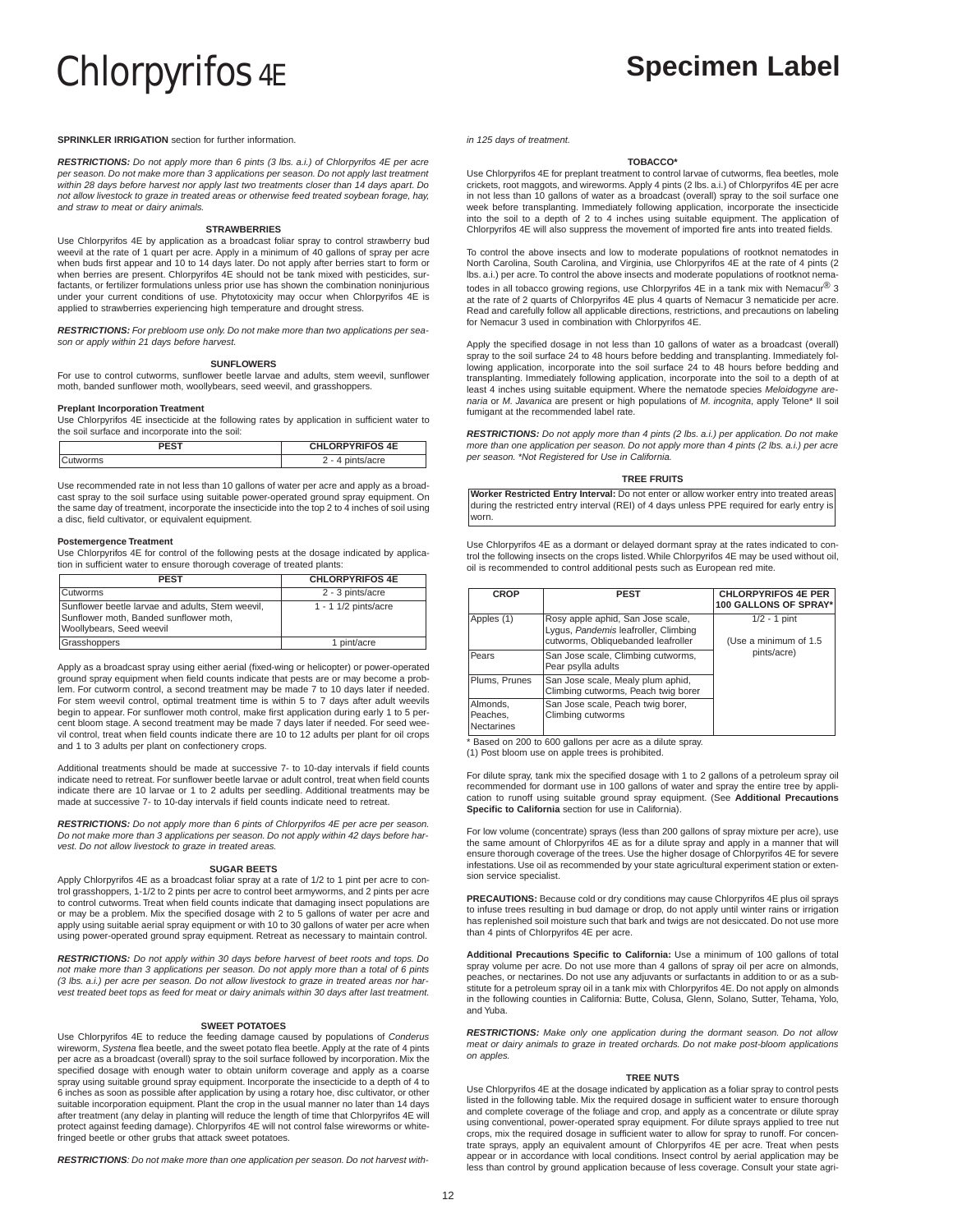cultural experiment station, certified pest control advisor, or extension service specialist for specific use information in your area.

# **ALMONDS, FILBERTS, WALNUTS**

Use Chlorpyrifos 4E at the rates indicated to control the listed pests.

| <b>CROP</b>     | <b>PEST</b>                                                                                                                          | <b>DOSAGE</b>    | <b>RESTRICTIONS</b><br><b>CHLORPYRIFOS 4E</b>                                                                                                                                                                               |
|-----------------|--------------------------------------------------------------------------------------------------------------------------------------|------------------|-----------------------------------------------------------------------------------------------------------------------------------------------------------------------------------------------------------------------------|
| Almonds         | Navel orangeworm, Peach twig borer, San Jose scale                                                                                   | 4 pints/acre     | Make no more than 3 foliar applications per season on almonds and filberts                                                                                                                                                  |
| <b>Filberts</b> | Eye-spotted bud moth, Filbert aphid, Filbert leafroller, Filbert worm,<br>Obliquebanded leafroller, Omnivorous leaftier, Winter moth | 3 - 4 pints/acre | and no more than 2 applications per season on walnuts. Do not apply within<br>14 days of harvest. Do not allow livestock to graze in treated orchards. Do not<br>apply more than 8 pints (4 lbs. a.i.) per acre per season. |
| Walnuts         | Codling moth, Walnut scale                                                                                                           | 4 pints/acre     |                                                                                                                                                                                                                             |

# **PECANS**

Use Chlorpyrifos 4E at the rates indicated to control the listed pests.

| <b>PEST</b>                                                                                                                    | <b>DOSAGE OF</b><br><b>CHLORPYRIFOS 4E</b><br><b>DILUTE OR CONCENTRATE</b><br><b>PINTS/ACRE</b> | <b>REMARKS AND</b><br><b>RESTRICTIONS</b>                                                                                                                                                                                                                                                                                                              |
|--------------------------------------------------------------------------------------------------------------------------------|-------------------------------------------------------------------------------------------------|--------------------------------------------------------------------------------------------------------------------------------------------------------------------------------------------------------------------------------------------------------------------------------------------------------------------------------------------------------|
| Pecan nut casebearer, Fall webworm<br>Phylloxera spp. <sup>1</sup> , Black pecan aphid, Hickory                                | $11/2 - 4$<br>$2 - 4$                                                                           | Make no more than five applications per year. Do not apply more than 8 pints (4<br>Ibs. a.i.) per acre per season. Do not apply within 28 days of harvest. Do not allow                                                                                                                                                                                |
| shuckworm <sup>2</sup> , Pecan leaf scorch mite (suppres-<br>sion) <sup>3</sup> , Fire ants and other ant species <sup>4</sup> |                                                                                                 | livestock to graze in treated orchards. Make no applications of tank mixtures clos-<br>er to harvest than the longest preharvest interval shown for any of the products in<br>the tank mixture. For dilute applications with ground equipment, use at least the                                                                                        |
| Yellow pecan aphid, Black margined aphid                                                                                       | - 4 pints of Chlorpyrifos 4E plus: 5.33 fl. oz. of                                              | minimum rate of Chlorpyrifos 4E listed for the pest. Apply in 100-600 gallons of<br>Pydrin 2.4E, OR 1.70 fl. oz. Asana 1.9EC, OR 3.00 fl. water per acre. For aerial applications, use 5-15 gallons of water per acre. NOTE:<br>oz. of Ammo 2.5EC, OR 2.56 fl. oz. of Cymbush 3E With aerial application, control may be reduced due to poor coverage. |

1. For best Phylloxera spp. control, make 2 applications at 7- to 10-day intervals using a minimum of 1.0 pint of Chlorpyrifos 4E per acre starting at bud swell.

2. For best results make 2 applications, 10-14 days apart.

3. To suppress pecan leaf scorch mite, use a preventative program.

4. For ant control, apply as an orchard floor spray. Do not apply where weed growth or other obstructions prevent uniform coverage of the orchard floor.

# **ALMOND ORCHARD FLOORS**

Use Chlorpyrifos 4E to control Southern fire ant and pavement ant by applying the specified dose with ground application equipment that will uniformly apply the spray to the orchard floor. Use when ant activity becomes evident within the orchard.

Since worker ants cease most of their foraging activity at temperatures above 90°F, best results will be achieved with applications made at temperatures below 90°F at the time of application. Dosage of Chlorpyrifos 4E and spray volume may vary depending on the irrigation method employed in the orchard as follows:

# **Ant Control in Sprinkler- or Drip-Irrigated Orchards**

Apply Chlorpyrifos 4E as a broadcast spray to the entire orchard floor using ground spray equipment at 4 to 8 pints per acre in 25 or more gallons of water. Use the high rate for heavy infestations and the low rate for light infestations. In orchards where ant activity is concentrated around the irrigation emitters, apply the high rate to a 6- to 8-foot band along the drip-irrigation line and the low rate to the rest of the orchard.

**Ant Control in Flood-Irrigated Orchards** Apply Chlorpyrifos 4E at 4 to 8 pints per acre in 25 or more gallons of water to the entire orchard floor using ground spray equipment. Apply the high rate to heavily infested areas and the low rate to lightly infested areas. Where ant colonies are abundant only in the berm areas, apply Chlorpyrifos 4E at 8 pints per treated acre in 50 or more gallons of water to a

6- to 10-foot band along the treeline (berm).

Do not apply where weed growth or other obstructions would impede uniform coverage of the orchard floor. Mow or chemically control weeds before the application of Chlorpyrifos 4E. Foliar applications of Chlorpyrifos 4E may be made in addition to the orchard floor treatment.

**RESTRICTIONS:** Do not make more than 2 applications per season**.** Do not apply more than 8 pints (4 lbs. a.i.) per season to the orchard floor. Do not apply the last treatment within 14 days of harvest. Do not allow livestock to graze in treated orchards.

# **VEGETABLES**

**Worker Restricted Entry Interval:** Do not enter or allow worker entry into treated areas during the restricted entry interval (REI) of 3 days for cauliflower and 24 hours for all other vegetables unless PPE required for early entry is worn.

Use Chlorpyrifos 4E at the dosages indicated to control the pests listed in the following table. To avoid phytotoxicity in vegetables except Brussels sprouts, do not mix with other pesticide products or treat plants that are under extreme heat and drought stress.

| <b>CROP</b>                                                                                                      | <b>PEST</b>                                                                                           | <b>DOSAGE CHLORPYRIFOS 4E</b>                                                                                                 | <b>USE DIRECTIONS</b>                                                                                                                                                                                                                                                                                                                                                                                                                                                                                                       | <b>RESTRICTIONS</b>                                                                                                                                                                                                                                                                                                                                                                                                                                                                                                                                                |
|------------------------------------------------------------------------------------------------------------------|-------------------------------------------------------------------------------------------------------|-------------------------------------------------------------------------------------------------------------------------------|-----------------------------------------------------------------------------------------------------------------------------------------------------------------------------------------------------------------------------------------------------------------------------------------------------------------------------------------------------------------------------------------------------------------------------------------------------------------------------------------------------------------------------|--------------------------------------------------------------------------------------------------------------------------------------------------------------------------------------------------------------------------------------------------------------------------------------------------------------------------------------------------------------------------------------------------------------------------------------------------------------------------------------------------------------------------------------------------------------------|
| Cauliflower                                                                                                      | Root maggot                                                                                           |                                                                                                                               | 1.6 - 2.4 fl. oz./1000 linear ft. of row For direct-seeded crops, apply the specified dosage in a Do not apply more than 2 pints of Chlorpyrifos 4E<br>water-based spray as a 4-inch wide band over the row                                                                                                                                                                                                                                                                                                                 | to cauliflower planted in 40-inch rows. Use propor-                                                                                                                                                                                                                                                                                                                                                                                                                                                                                                                |
| Broccoli,<br><b>Brussels Sprouts,</b><br>Cabbage,<br>Chinese<br>Cabbage,<br>Collards, Kale,<br>Kohlrabi, Turnips |                                                                                                       | 1.6 - 2.75 fl. oz./1000 linear ft. of<br>row                                                                                  | at planting time. Shallow incorporation is necessary.<br>Placement be-hind the planter shoe and in front of the<br>press wheel is recommended. For transplanted crops,<br>apply Chlorpyrifos 4E as a water-based spray directed<br>to the base of the plants immediately after setting. Use a bage, collards, kale, kohlrabi, and turnips planted in<br>minimum of 40 gallons of total spray per acre. Do not<br>add any additional adjuvants, surfactants, or spreader<br>stickers. Do not apply as a foliage application. | tional amounts for other row spacings not to exceed<br>4 pints of Chlorpyrifos 4E per acre. Do not apply<br>more than 2.6 pints of Chlorpyrifos 4E per acre to<br>broccoli, Brussels sprouts, cabbage, Chinese cab-<br>40-inch rows. Do not apply more than 4 1/2 pints of<br>Chlorpyrifos 4E per acre to these crops in 20-inch<br>rows (or two rows per bed). Use proportional<br>amounts for other row spacings not to exceed 4 1/2<br>pints of Chlorpyrifos 4E per acre. Do not make<br>more than one application per season within 30<br>days before harvest. |
| Broccoli, Cabbage Root aphid                                                                                     |                                                                                                       | 1.2 fl. oz/1000 ft. of row for single<br>row plantings, and 2.4 fl. oz/1000<br>linear ft. of row for double row plant<br>ings | Apply Chlorpyrifos 4E in a water emulsion or with liquid<br>fertilizer injected as a sidedress on each side of the row<br>after plants are established. Avoid mechanical damage<br>to crop roots. Use a minimum of 15 gallons of total<br>spray volume per acre.                                                                                                                                                                                                                                                            |                                                                                                                                                                                                                                                                                                                                                                                                                                                                                                                                                                    |
| <b>Brussels sprouts</b>                                                                                          | Armyworms,<br>Cabbage aphid,<br>Cutworms.<br>Imported cabbage<br>worm, Striped flea<br>beetle (adult) | 1 - 2 pints/acre                                                                                                              | Apply Chlorpyrifos 4E with conventional power-operated<br>equipment in 20 to 150 gallons of water per acre. Apply<br>when insects appear on foliage and at 7- to 14-day<br>intervals or thereafter as needed. Consult your state<br>agricultural station, extension service specialist, or inte-<br>grated pest control advisor for proper time to treat in<br>Ivour area.                                                                                                                                                  | Do not make more than 6 applications per season.<br>Do not apply within 21 days before harvest.                                                                                                                                                                                                                                                                                                                                                                                                                                                                    |
| Radishes                                                                                                         | Root maggot                                                                                           | 1.0 fl. oz/1000 linear ft. of row                                                                                             | Apply the specified dosage as a water-based drench in<br>the seed furrows with the seed at planting time. Use a<br>minimum of 40 gallons of total drench per acre.                                                                                                                                                                                                                                                                                                                                                          | Do not apply more than 5 1/2 pints of Chlorpyrifos<br>4E per acre or make more than one application per<br>Iseason.                                                                                                                                                                                                                                                                                                                                                                                                                                                |
| Rutabagas                                                                                                        | Root maggot                                                                                           | 1.6 - 3.3 fl. oz/1000 linear ft. of row                                                                                       | Apply the specified dosage in a water-based spray as a<br>4-inch wide band over the row at planting time, behind<br>the planter shoe and in front of the press wheel to<br>achieve shallow incorporation. Use a minimum of 40 gal-<br>lons of total spray volume per acre.                                                                                                                                                                                                                                                  | Do not apply more than 4 1/2 pints of Chlorpyrifos<br>4E per acre or make more than one application per<br>Iseason.<br>Do not use rutabaga tops for food or feed purposes.                                                                                                                                                                                                                                                                                                                                                                                         |